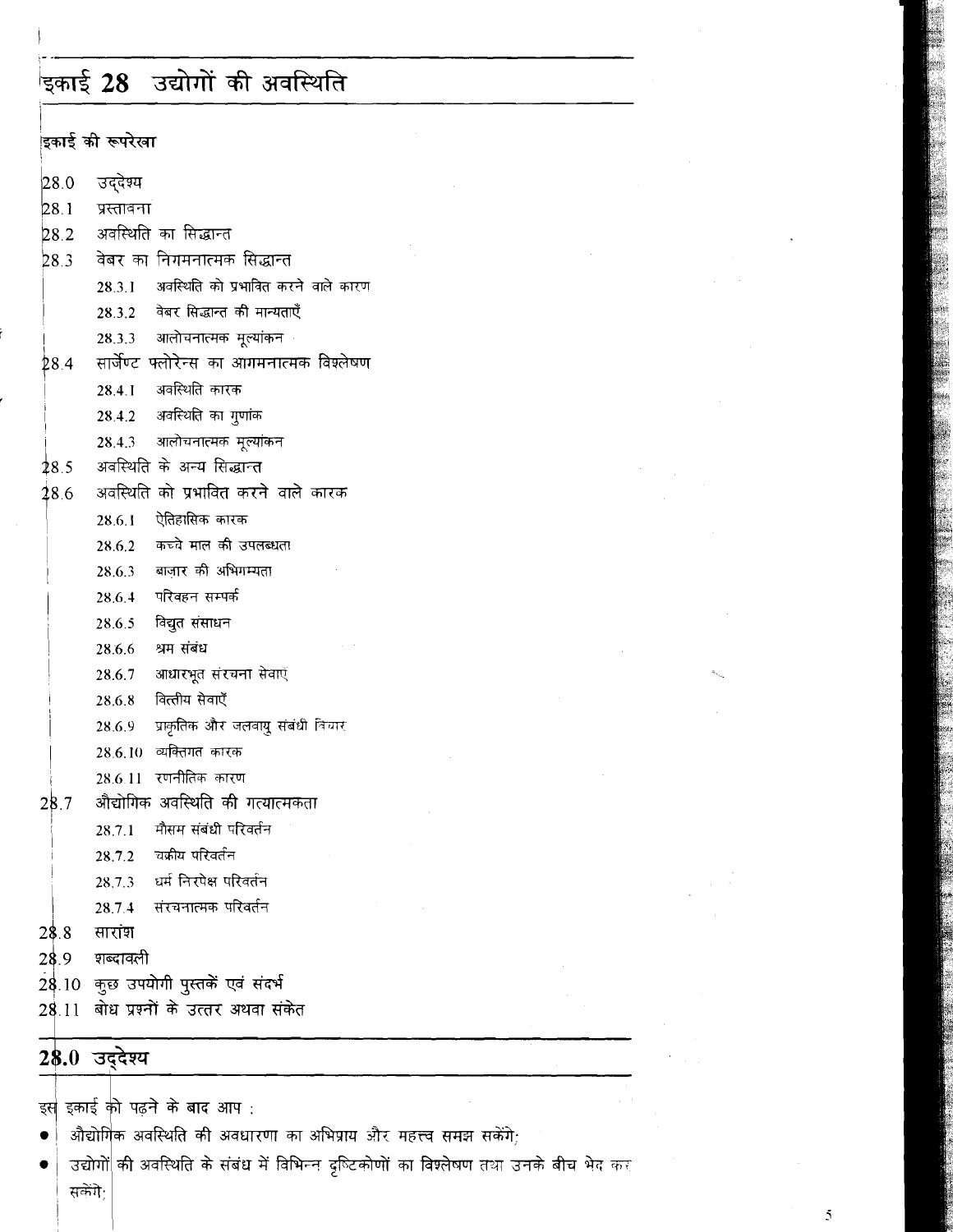अवस्थिति और प्रसार

6

- यह समझ सकेंगे कि किसी विशेष उद्योग का स्थान विशेष पर केन्द्रीकरण का कारण क्या है:
- उन कारकों की व्याख्या कर सकेंगे जो अवस्थिति के चयन में उद्यमी को प्रभावित करती हैं: और
- अवस्थिति की गत्यात्मकता की व्याख्या कर सकेंगे।

#### 28.1 प्रस्तावना

ऐसा प्रतीत होता है कि मानव की ही भाँति उद्योगों की भी विशेष क्षेत्रों और स्थानों पर केन्द्रित होने की प्रवृत्ति है। यह मात्र संयोग नहीं है कि भारत में अधिकांश बड़े उद्योग बड़े शहरों, यातायात केन्द्रों और खानों तथा खनिजों से भरपूर क्षेत्रों में अथवा उसके समीप अवस्थित हैं। वस्त्र उद्योग जिसका संगठित क्षेत्र में सबसे पहले विकास हुआ, 1920 तक मुख्य रूप से मुम्बई क्षेत्र में अवस्थित था। समृद्र, रेल और सड़क मार्ग से सुचारू रूप से जुड़े होने, निकटवर्ती क्षेत्रों में कपास का उत्पादन होने, सस्ता और कुशल श्रमिकों की बहुतायत, बैंकिंग और साख सुविधाएँ, तकनीकी और व्यावसायिक सेवाएँ, आर्द्र जलवायू, विशाल बाज़ार और वित्तीय संसाधनों तथा अनुभव से संपन्न उद्यमी व्यावसायिक वर्गो की उपलब्धता के कारण मुम्बई ने संगठित क्षेत्र में वस्त्र और अन्य अनेक उद्योगों को अपनी ओर आकृष्ट किया। कोलकाता और चेन्नई को भी अवस्थिति संबंधी लाभ प्राप्त था और इसलिए इन स्थानों का औद्योगिकरण पहले हुआ। औद्योगिकरण के आरम्भिक चरणों में उत्तर प्रदेश और बिहार में चीनी उद्योग का केन्द्रीकरण गन्ना उत्पादन में इन राज्यों की विशिष्ट स्थिति के कारण हुआ था। बिहार और बंगाल में लौह और इस्पात मिलों की स्थापना इसलिए हुई कि इन राज्यों में लौह अयस्क और कोयला का प्रचुर भण्डार था। डिग्बोई में 1890 में तेल का प्रथम कुआँ खोदे जाने के बाद असम में पेट्रोलियम उद्योग का आरम्भ हुआ। इस समय बंगलौर और हैदराबाद में सॉफ्टवेअर उद्योग के केन्द्रीकरण की प्रवृत्ति एक स्थापित प्रघटना है, जैसा कि देश के विभिन्न भागों से उद्योगों का पलायन और अन्य स्थानों पर उनकी पुनर्स्थापना से भी स्पष्ट है।

अर्थशास्त्रियों को सदैव ही इस प्रघटना की व्याख्या करने में कठिनाई महसूस हुई है। परिणामस्वरूप, कुछ ही समय पहले अनेक सिद्धान्तों, जिन्हें अवस्थिति का सिद्धान्त कहा जाता है, का विकास हुआ है ।

#### अवस्थिति का सिद्धान्त 28.2

अर्थशास्त्रियों ने अवस्थिति का विशुद्ध सिद्धान्त विकसित करने का प्रयत्न किया है जिसमें औद्योगिक विकास के अवस्थिति स्वरूप को निर्धारित करने वाले आर्थिक कारकों (शक्तियों) को अन्तर्विष्ट किया जाए। इस प्रकार का सिद्धान्त कतिपय उद्योगों के स्थान विशेष पर अवस्थित होने के ढंग और दो प्रकार की गत्यात्मक शक्तियों नामत: (i) उद्योग का विकास और (ii) परिवेश में परिवर्तन के अंतर्गत उनके व्यवहार का विश्लेषण करने में सहायक होगा।

इस विषय ने अपनी ओर क्लासिकल अर्थशास्त्रियों का ध्यान भी आकृष्ट किया था, हालाँकि उन्होंने इस विषय का संक्षिप्त उल्लेख ही किया है।

ऐडम स्मिथ 'श्रम विभाजन' की अवधारणा में अधिक रुचि रखते थे। श्रम विभाजन की अवधारणा पर चर्चा करते समय उन्होंने 'भौगोलिक श्रम विभाजन' का उल्लेख किया।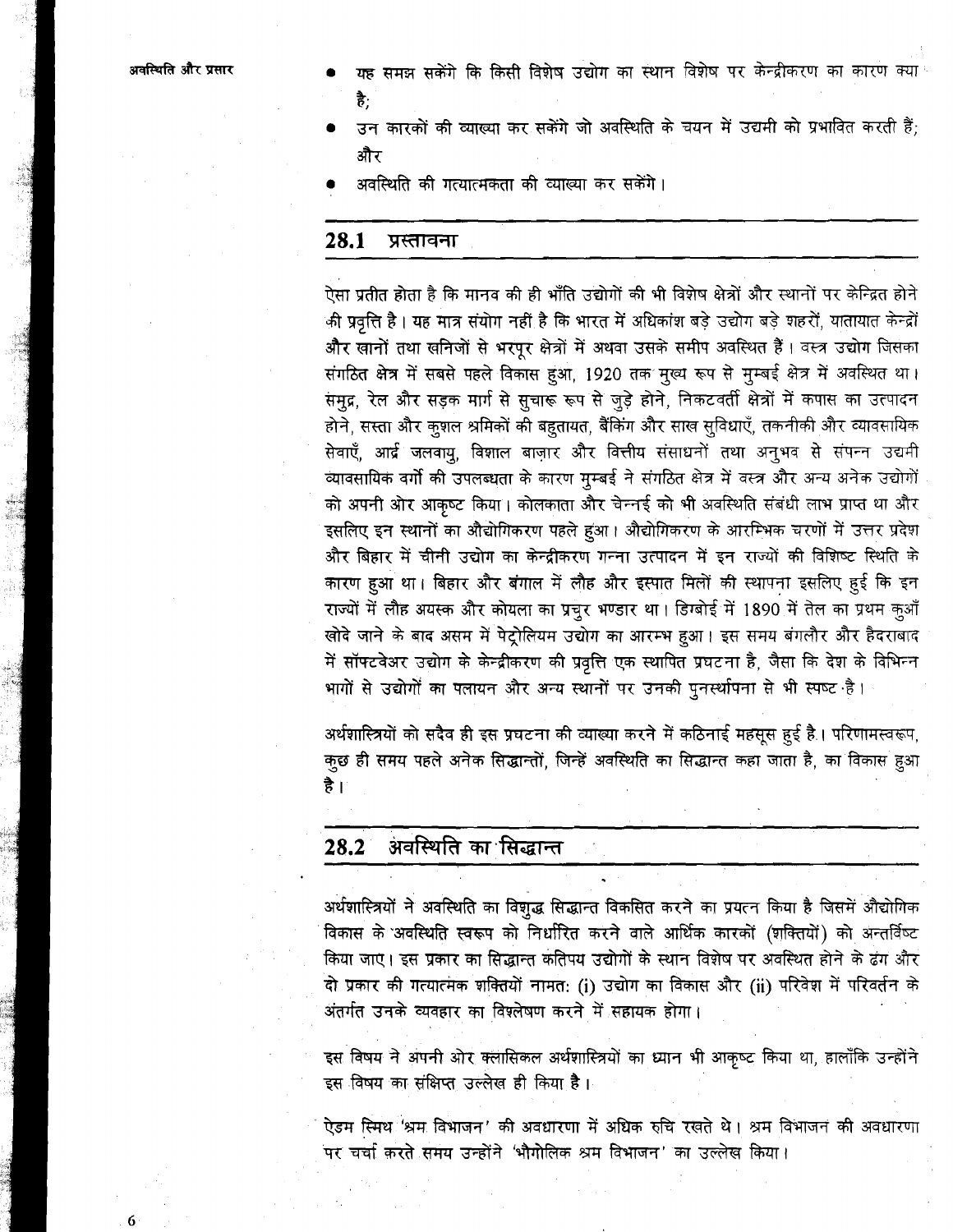जे.एस. मिल और अल्फ्रेड मार्शल ने भी उद्योग की अवस्थिति को प्रभावित करने वाले कुछ कारकों का संक्षेप में उल्लेख किया है। तथापि, उन्होंने औद्योगिक अवस्थिति का एकीकृत और समन्वित सिद्धान्त प्रतिपादित करने का कोई प्रयास नहीं किया। अल्फ्रेड मार्शल ने इस तरह के सिद्धान्त के विकास का मार्ग तो बता दिया किंतु स्वयं वह इस दिशा में इससे आगे नहीं बढ़े। उन्होंने इस समस्या को वैज्ञानिक दृष्टि से देखने की अपेक्षा इसका अनुभव सिद्ध विश्लेषण अधिक किया था।

उसके बाद से, अर्थशास्त्रियों ने औद्योगिक अवस्थिति के विभिन्न व्यापक और एकीकृत सिद्धान्त प्रतिपादित किए हैं। इन सिद्धान्तों को सुविधा की दृष्टि से तीन भागों में बाँटा जा सकता है:

- वेबर का निगमनात्मक सिद्धान्त क)
- सार्जेण्ट फ्लोरेन्स का आगमनात्मक विश्लेषण ख)
- अवस्थिति के अन्य सिद्धान्त  $\Pi$

#### वेबर का निगमनात्मक सिद्धान्त 28.3

अवस्थिति का पहला वैज्ञानिक और व्यापक सिद्धान्त विकसित करने का श्रेय जर्मन अर्थशास्त्री अल्फ्रेड वेबर को जाता है। उनकी मूल कृति वर्ष 1909 में जर्मन भाषा में प्रकाशित हुई थी। इसका अनुवाद अंग्रेजी में 1929 में हुआ। तब से यह सिद्धान्त अवस्थिति संबंधी चर्चाओं के केन्द्र में रहा है ।

वेबर ने विश्लेषण की निगमनात्मक पद्धति अपनाई। उन्होंने उन सामान्य कारकों का विश्लेषण किया जो एक उद्योग को विभिन्न भौगोलिक क्षेत्रों की ओर खींचते हैं और जो अंतत: औद्योगिक अभिविन्यास के मौलिक ढाँचा को निर्धारित करते हैं।

## 28.3.1 अवस्थिति को प्रभावित करने वाले कारण

वेबर ने अवस्थिति को प्रभावित करने वाले कारणों को दो श्रेणियों में वर्गीकृत किया है:

- क) उद्योगों के प्रादेशिक वितरण के प्रादेशिक कारक, अथवा प्राथमिक कारण
- ख) उद्योगों के पुनर्वितरण के लिए उत्तरदायी संचयी और विसंचयी कारक अथवा गौण कारण

क) प्रादेशिक कारक

वेबर ने उद्योग की अवस्थिति को प्रभावित करने वाले प्रादेशिक कारकों को चिन्हित करने के प्रयास में, विभिन्न उद्योगों की लागत संरचना का अध्ययन किया। वेबर ने दो प्रादेशिक कारकों की पहचान की:

- परिवहन लागत i)
- $\mathbf{ii}$ श्रम लागत

ये दो प्रादेशिक कारक औद्योगिक अभिविन्यास के लिए बुनियादी ढाँचा का सृजन करते हैं :

- परिवहन लागतें दो बातों से निर्धारित होती हैं i)
	- क) परिवहन की जाने वाली सामग्री का भार
	- ख) तय की जाने वाली दूरी

 $\overline{7}$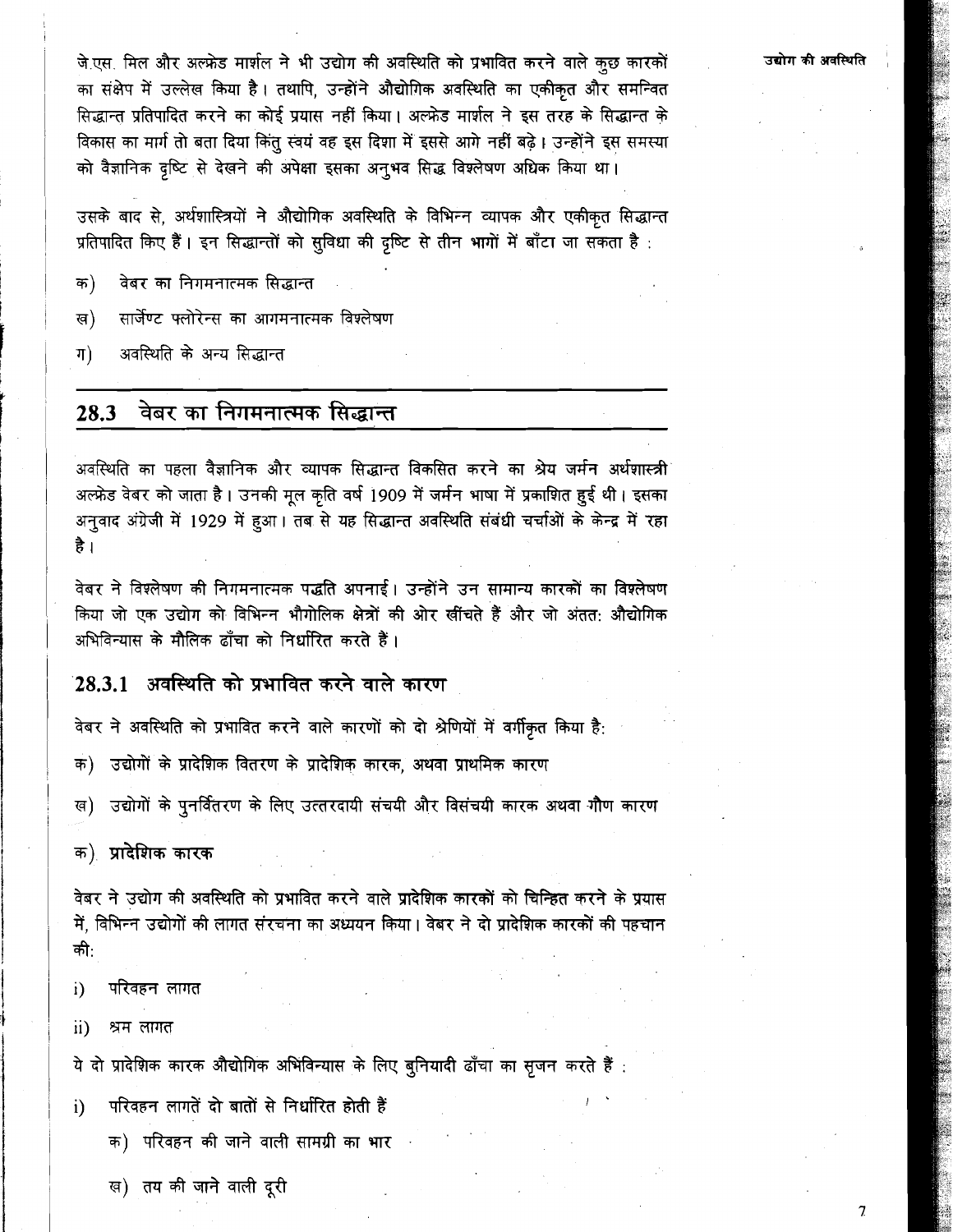पहले प्रत्येक उद्योग की स्थापना उन स्थानों पर होगी जो कच्चे माल के स्रोतों और बाजार दोनों के मामले में परिवहन की दृष्टि से सबसे अनुकूल होगा।

कच्चा माल सर्वव्यापक कच्चा माल स्थानीय कच्चा माल (लौह गूद्ध माल (कपास वह माल जिसका भार अयस्क, लकडी, खनिज वस्तु के निर्मित हो जाने (ईट, मिट्टी और अथवा ऊन) जो कतिपय क्षेत्रों में ही पानी जो सभी स्थानों पर कम हो जाता है पर उपलब्ध हैं) उपलब्ध हैं) (कोयला और अन्य लनिज)

कच्चे माल का निम्नलिखित विभिन्न श्रेणियों में वर्गीकरण किया जा सकता है :

किसी उद्योग की अवस्थिति को सर्वव्यापक कच्चे माल की अपेक्षा स्थानीय कच्चा माल अधिक प्रभावित करता है। इसी प्रकार किसी विशिष्ट स्थान के प्रति कोई उद्योग कहाँ तक आकर्षित होता है वह इस बात पर भी निर्भर करता है कि उत्पादन की प्रक्रिया में कच्चे माल का भार किस हद तक घटता है। उन सामग्रियों जिनका भार उत्पादन की प्रक्रिया में कम होता है, शुद्ध माल की अपेक्षा अधिक पसंद किए जाते हैं।

उपर्युक्त सरल निगमनों के आधार पर ही बेबर ने परिवहन अभिविन्यास का अपना नियम प्रतिपादित किया था। उनका विश्वास है कि तैयार वस्तू की तूलना में स्थानीय मालों के भार का अनुपात विनिर्माण उद्योगों की अवस्थिति पर निर्धारक प्रभाव डालता है। यदि यह अनुपात (जिसे वह 'भौतिक सूची' कहते हैं) अधिक है तो उद्योग की प्रवृत्ति कच्चे माल के भण्डार के समीप अवस्थित होने की रहेगी। यदि भौतिक सूची कम है तो उद्योग की प्रवृत्ति खपत के केन्द्र के समीप अवस्थित होने की रहेगी।

ii) वेबर ने श्रम लागतों को दूसरा महत्त्वपूर्ण प्रादेशिक कारण माना है

श्रम लागतें न्यूनतम परिवहन लागतों से विचलन को स्पष्ट करता है। जब श्रम लागतों में अंतर है, तो परिवहन अभिविन्यास के कारण उद्योग अनुकूलतम बिन्दू से विचलित हो सकता है। यह सिर्फ तभी संभव होगा जब नए केन्द्र पर अतिरिक्त परिवहन लागत की, श्रम लागतों में बचतों से कहीं अधिक प्रतिपूर्ति हो जाए। इस प्रकार, परिवहन लागतों के आधार पर प्राप्त संतुलन की स्थिति में सस्ते श्रम लागतों के प्रभाव के कारण परिवर्तन हो सकता है।

ाम अवस्थिति को आकर्षित करने की शक्तियाँ दो कारकों पर निर्भर हैं :

श्रम लागत सूचकांक (उत्पाद के मूल्य की तुलना में श्रम लागत का अनुपात) ক)

स्थानीय परिमाण (उत्पादन की पूरी प्रक्रिया के दौरान परिवहन किए जाने हेतु भार) ख)

ैं हैं। जग इनकों द्वारा विचलन की सीमा का निर्धारण स्थानीय परिमाण की तुलना में श्रम लागत ो अन्तरस द्वारा निर्धारित होता है जिसे 'ध्रम गुणाक' कहा गया है। इसी विश्लेषण के आधार पर .<br>रेणर ग्रास टामू अधिवित्यास का नियम रीयार किया गया है :

म 1000 हैं अलग-अलग होती हैं तो एक उद्योग अपने थम गुपांक के आकार के अनुपात में एक साथ आप वेदलियें से विच**लित होते हैं।**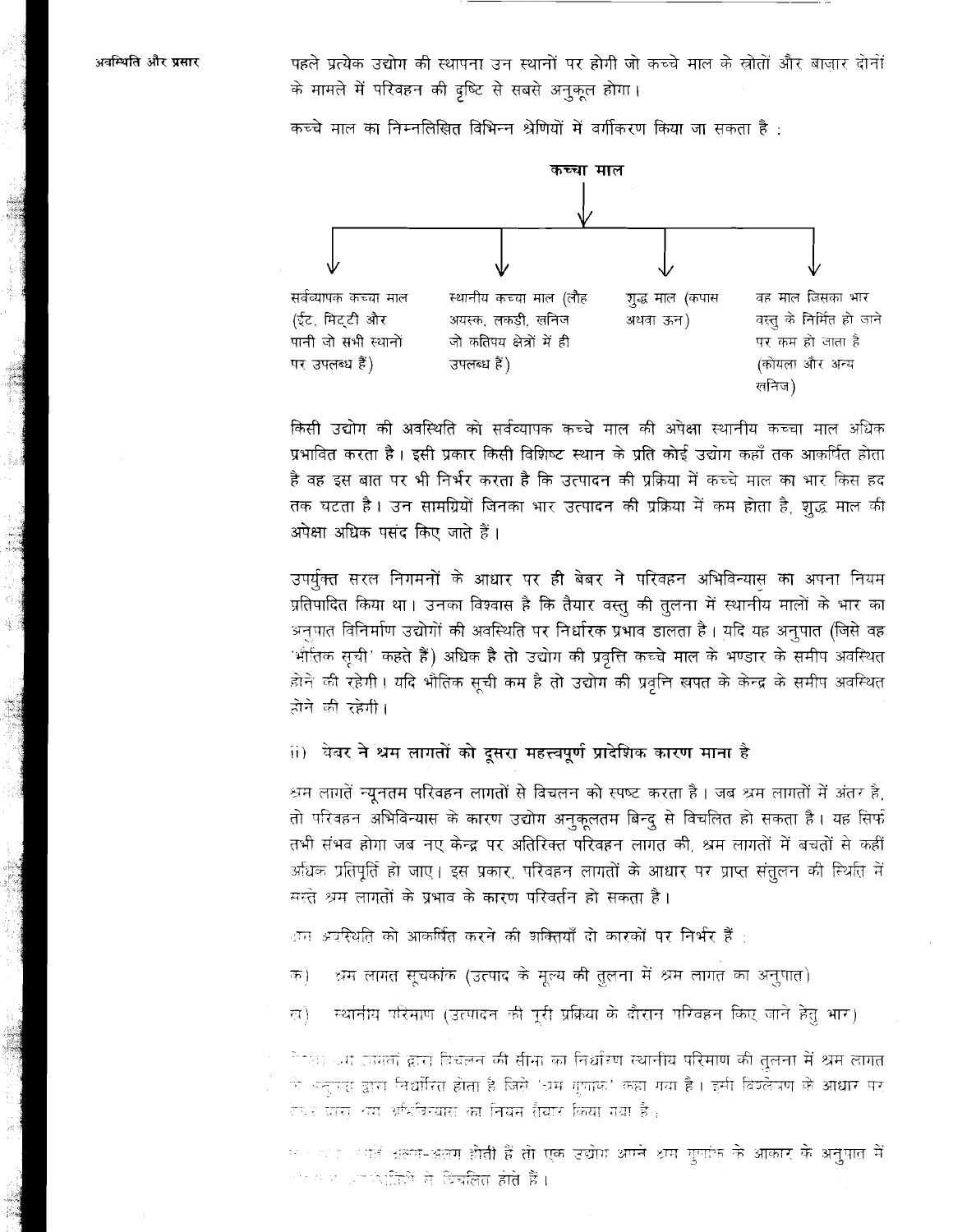संक्षेप में, परिवहन लागतें और श्रम लागतें प्रादेशिक अथवा प्राथमिक कारक हैं जो एक उद्योग की अवस्थिति को स्पष्ट करते हैं। प्रत्येक उद्योग विशेष, अवस्थिति के संबंध में निर्णय लेने से पहले परिवहन लागत लाभों और श्रम लागत लाभों के बीच संतुलन स्थापित करना चाहता है।

ख) संचयी और विसंचयी कारक

ये उद्योगों की अवस्थिति का निर्धारण करने वाले गौण कारक हैं।

संचयी कारक एक ही स्थान पर उद्योग के केन्द्रीकरण के परिणामस्वरूप उत्पादन लागत में आने वाली मितव्ययिता से संबंधित है। दूसरे शब्दों में, संचयी कारक पैमाने की बाह्य मितव्ययिता से संबंधित है।

विसंचयी कारक उद्योग के विकेन्द्रीकरण के कारण उत्पादन लागत में कमी से संबंधित है। यह सामान्यतया केन्द्रीकरण के परिणामस्वरूप स्थानीय करों और भूमि के मूल्य में वृद्धि के कारण होता है ।

संचयी और विसंचयी कारक विपरीत दिशाओं में काम करते हैं। जिन उद्योगों के कुल उत्पादन लागत में विनिर्माण व्ययों का अधिक अनुपात होता है, के केन्द्रीकरण की जबर्दस्त प्रवृत्ति होती है क्योंकि तब बाह्य मितव्ययिताएँ प्राप्त की जा सकती हैं।

एक उद्योग को किसी विशेष स्थान पर आकर्षित करने के लिए संचयी कारक की शक्तियाँ दो घटकों पर निर्भर करती है:

- कुल उत्पादन मूल्य में विनिर्माण लागतों का अनुपात (विनिर्माण सूची); और  $i)$
- ii) विनिर्माण की पूरी प्रक्रिया के दौरान परिवहन की जाने वाली सामग्रियों का भार (स्थानीय परिणाम)

स्थानीय परिमाण में विनिर्माण लागतों के अनुपात को वेबर ने 'विनिर्माण गुणांक' (विनिर्माण-फल) कहा है।

यदि विनिर्माण गुणांक अधिक हो तो उद्योग एक ही स्थान पर इकट्ठे होने लगते हैं जबकि विनिर्माण गुणांक कम हो तो उद्योग भिन्न-भिन्न स्थानों पर स्थापित होने लगते हैं। इस प्रकार प्रत्येक संचयी प्रवृत्ति से विचलनकारी बल का सृजन होता है जो परिवहन नेटवर्क (संजाल) को विकृत कर देता है ।

### एक से अधिक स्थानों पर अवस्थिति

वेबर ने उस स्थिति में जब एक उद्योग में उत्पादन के विभिन्न चरण स्वतंत्र रूप से और अलग-अलग स्थानों पर पूरे किए जा सकते हैं तब एक उद्योग के एक से अधिक स्थानों पर अवस्थिति की संभावना पर भी विचार किया है।

उस स्थिति में जब उत्पादन के विभिन्न चरण अलग-अलग स्थानों पर पूरे किए जा सकते हैं तो उद्योग अलग-अलग स्थानों पर स्थापित होंगे।

अधिकांशतया उत्पादन का प्रथम चरण वह चरण है जिसमें बेकार सामग्रियों को नष्ट कर दिया जाता हैं। दूसरे चरण में शुद्ध माल को परिष्कृत किया जाता है।

उत्पादन के दूसरे चरण को पहले चरण से कोई आर्थिक लाभ प्राप्त नहीं होता है।

ऊपर वर्णित सापेक्षिक प्राथमिक और गौण कारकों पर विचार करते हुए उद्योग को दो अलग-अलग स्थानों पर स्थापित किया जाता है।

उद्योग की अवस्थिति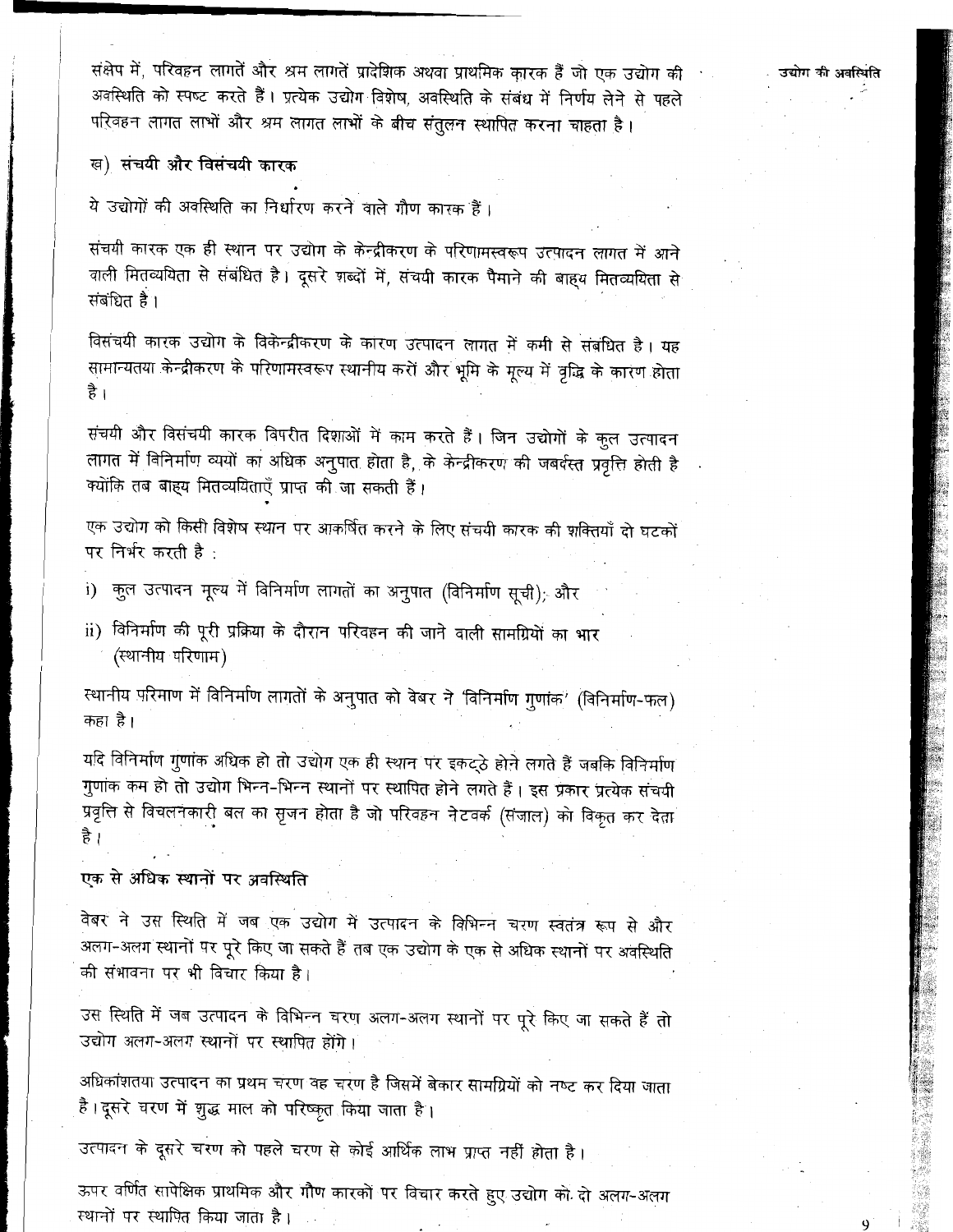## 28.3.2 वेबर सिद्धान्त की मान्यताएँ

वेबर ने अपने सिद्धान्त का प्रतिपादन करते समय निम्नलिखित मान्यताएँ निर्धारित की थीं:

- कच्चे माल की अवस्थिति यथा प्रदत्त मानी जाती है। i)
- ii) उपभोग के विशेष वितरण की व्यवस्था जैसी दी गई है की जाती है।
- iii) श्रम को यथा प्रदत्त वितरण माना जाता है।
- iv) एक समान परिवहन व्यवस्था की मान्यता है।
- v) एक समान सांस्कृतिक, आर्थिक और राजनीतिक व्यवस्था की मान्यता है।

इन मान्यताओं के साथ वेबर इस निष्कर्ष पर पहुंचे कि जहाँ भौतिक सूची अधिक है, उत्पादन कार्य खनिज भण्डारों के समीप ही किए जाने की प्रवृत्ति रहती है।

## :28.3.3 आलोचनात्मक मूल्यांकन

अवस्थिति सिद्धान्त का सर्वप्रथम प्रतिपादन करने का श्रेय अल्फ्रेड वेबर को है। उन्होंने एक नए क्षेत्र में चिंतन और शोध को प्रेरित किया। उन्होंने औद्योगिक अवस्थिति के संगत सिद्धान्त का प्रतिपादन किया। किंतु सार्जेण्ट फ्लोरेन्स, एस.आर. डेनिसन, एण्ड्आज प्रिडॉल और ए. रॉबिन्सन जैसे अर्थशास्त्रियों ने इस सिद्धान्त की काफी आलोचना की है।

वेबर के सिद्धान्त की आलोचना मुख्य रूप से परिवहन लागत को अधिक महत्त्व देने के कारण की गई है। इसके अतिरिक्त, वेबर ने श्रम, विशेष उपभोग केन्द्रों, सांस्कृतिक, आर्थिक और राजनीतिक व्यवस्था इत्यादि के संबंध में जो मान्यताएँ बताई हैं वह बहुत ही यथार्थवादी नहीं हैं। उन्होंने कहीं भी पूँजी लागत और प्रबन्धन लागत को हिसाब में नहीं लिया है। यहाँ तक कि परिवहन लागत पर विचार करते समय भी उन्होंने यातायात के साधन, प्रदेश की भौगोलिक बनावट इत्यादि पर ध्यान नहीं दिया है। इसे और स्पष्ट करने के लिए हम आलोचना के निम्नलिखित कारणों को सूचीबद्ध कर सकते हैं :

क) दोषपूर्ण मान्यताएँ

इस सिद्धान्त की आलोचना अनिश्चित, अतिसरलीकृत और अयथार्थवादी मान्यताओं जैसे परिवहन लागत, श्रम अथवा उपभोग केन्द्र से संबंधित मान्यता के आधार पर की गई है।

परिवहन लागत के संबंध में वेबर ने परिवहन लागत निर्धारित करने वाले सिर्फ दो तत्वों पर i) विचार किया है : (क) परिवहन की जाने वाली सामग्री का भार, और (ख) तय की जाने वाली दूरी। इस आलोचना के दो महत्त्वपूर्ण मुद्दे निम्नलिखित हैं:

एक, परिवहन लागत में अंतर न सिर्फ भार और दूरी से प्रभावित होता है, अपितु परिवहन के प्रकार, परिवहन की जाने वाली सामग्री की प्रकृति, प्रदेश की भौगोलिक बनावट और विशेषता जैसे कारक द्वारा भी प्रभावित होता है।

दो, परिवहन लागतों का विवेचन मूद्रा के रूप में किया जाना चाहिए न कि वास्तविक जटिल इकाइयों में ।

ii) इस सिद्धान्त में श्रम संबंधी दो मान्यताएँ हैं: (क) स्थिर श्रम केन्द्र, और (ख) उनमें से प्रत्येक में श्रम की असीमित पूर्ति। यहाँ पुन: पहली मान्यता अवास्तविक है। एक उद्योग की प्रगति के साथ, श्रम के नए केन्द्रों का विकास होता है। इसी प्रकार, यह विश्वास करना बिल्कुल गलत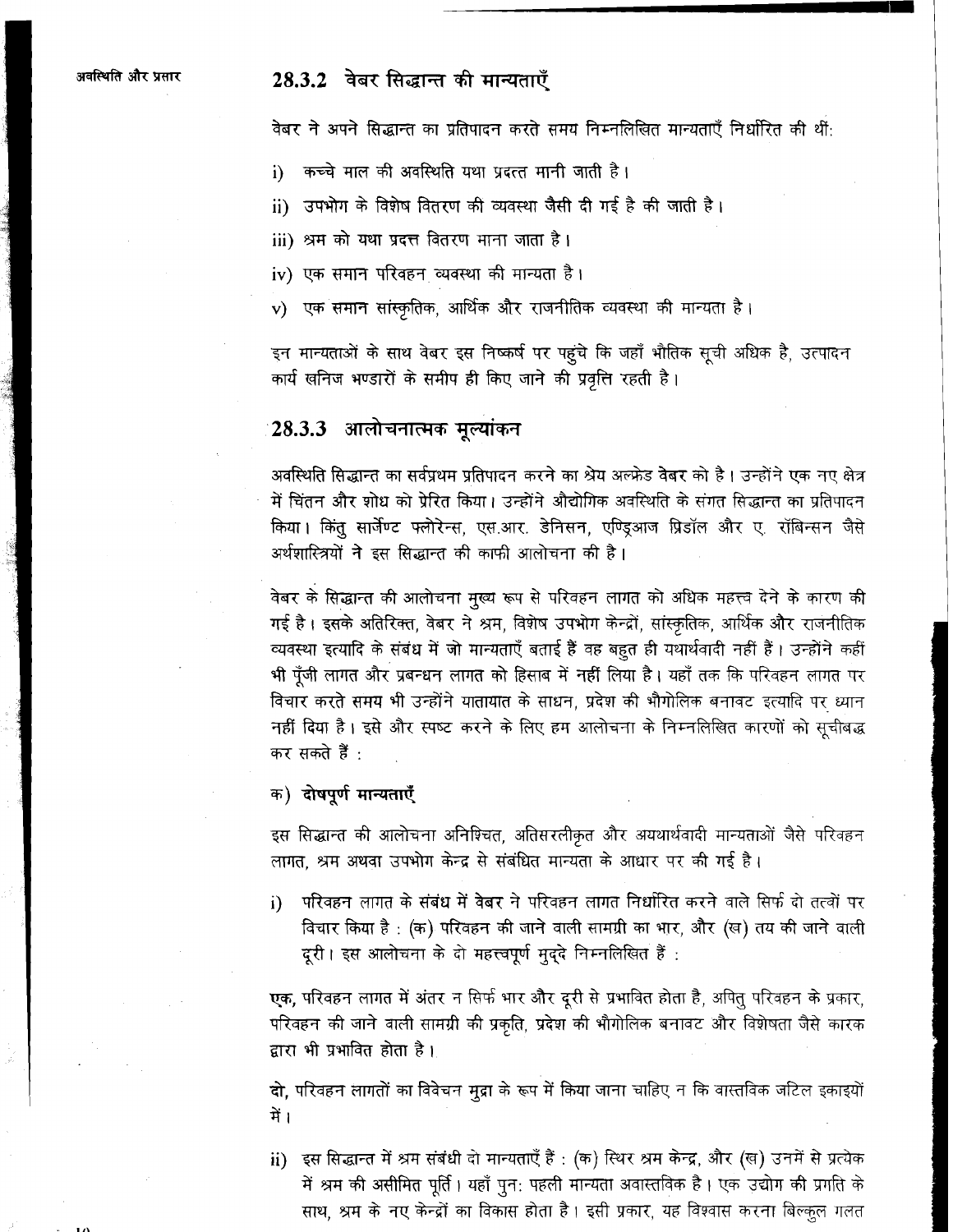iii) उपभोग के निश्चित केन्द्र की मान्यता भी प्रतिस्पर्धी बाज़ार संरचना अनुरूप नहीं है। बाज़ार अधिक विस्तृत हो सकता है तथा यह खरीदारों पर उतना ही निर्भर कर सकता है जितना कि प्रतिस्पर्धी विक्रेताओं पर। ऑस्टिन राबिन्सन का कहना है कि वास्तव में विस्तृत बाजार जिसमें प्रतिस्पर्धी उत्पादक होते हैं विद्यमान हैं। सामान्यत: उपभोक्ता पूरे देश में फैले होते हैं और उपभोग केन्द्र औद्योगिक जनसंख्या में परिवर्तन के साथ बदल सकता है। इस प्रकार; उपभोक्ता केन्द्र अवस्थिति संबंधी परिवर्तन का कारण और परिणाम दोनों होता है।

### ख) अनिश्चित धारणाएँ

इस सिद्धान्त की आलोचना अनिश्चित धारणाओं के आधार पर भी की गई है। यह तर्क दिया गया है कि अनिश्चित धारणाओं द्वारा औद्योगिक अवस्थिति की व्याख्या नहीं की जा सकती है क्योंकि यह इतर आर्थिक चिन्तनों का भी परिणाम होता है जो ठोस वास्तविकता की व्याख्या करने के लिए 'श्रद्ध सिद्धान्त' के दायरे से बाहर होते हैं। इसलिए, इस उपागम को आगमनात्मक और विश्लेषणात्मक होना चाहिए। वेबर का सिद्धान्त ऐतिहासिक और सामाजिक कारकों के परिणामस्वरूप अवस्थिति की व्याख्या नहीं कर पाता है।

### ग) निगमनात्मक सिद्धान्त की अपेक्षा चयनात्मक सिद्धान्त

जैसा कि हमने ऊपर देखा, वेबर ने औद्योगिक अवस्थिति को प्रभावित करने वाले प्राथमिक और गौण कारणों की पहचान की है। प्राथमिक और गौण कारकों के चयन का उल्लेख करते हुए एन्ड्रियाज प्रिडॉल यह तर्क देते हैं कि वेबर का सिद्धान्त निगमनात्मक सिद्धान्त की अपेक्षा चयनात्मक अधिक है। यह भी बताया गया है कि वेबर द्वारा सामान्य और विशिष्ट घटकों के बीच किया गया भेद मनमाना और कृत्रिम है। इसका कोई तार्किक महत्त्व नहीं है। यह भी प्रश्न किया गया है कि सिर्फ 'परिवहन लागतों' और 'श्रम लागतों' को ही सामान्य कारक क्यों माना जाए। सामान्य कारकों के रूप में अन्य लागतों के साथ 'पूँजीगत लागतों' और 'प्रबन्धन लागतों' को सम्मिलित करना अधिक तर्कसंगत है। यह भी सूझाव दिया गया है कि यदि इन सभी कारकों को समान महत्त्व दिया जाए तो औद्योगिक अवस्थिति का एकीकृत सिद्धान्त प्रतिपादित करने में सहायता मिलेगी। इससे अवस्थिति के विशेष सिद्धान्त का सामान्य आर्थिक सिद्धान्त के साथ सामंजस्य कर पाना सुगम होगा।

## घ) विश्लेषण की त्रुटिपूर्ण पद्धति

है ।

वेबर की विश्लेषण पद्धति का भी खुब विश्लेषण किया गया है। ऑस्टिन रॉबिन्सन का मानना है कि कच्चे माल का सर्वव्यापी कच्चे माल और स्थिर सामग्रियों (fixed materials) में वर्गीकरण कृत्रिम है। यहाँ यह बताया जा सकता है कि वास्तविक व्यावसायिक सामग्री बडी संख्या में वैकल्पिक स्रोतों से प्राप्त किए जा सकते हैं और वेबर द्वारा सुझाई गई रीति के अनुरूप वर्गीकरण को स्वीकार करना यथार्थवादी नहीं होगा।

## ड.) यह उपागम तकनीकी विचारों से अत्यधिक बोझिल हो गया है

डेनिसन का विचार है कि वेबर का सिद्धान्त तकनीकी विचारों के कारण अत्यधिक बोझिल हो गया है। उनका तर्क है कि वेबर के विश्लेषण में लागतों और मूल्यों की पूरी तरह से अवहेलना की गई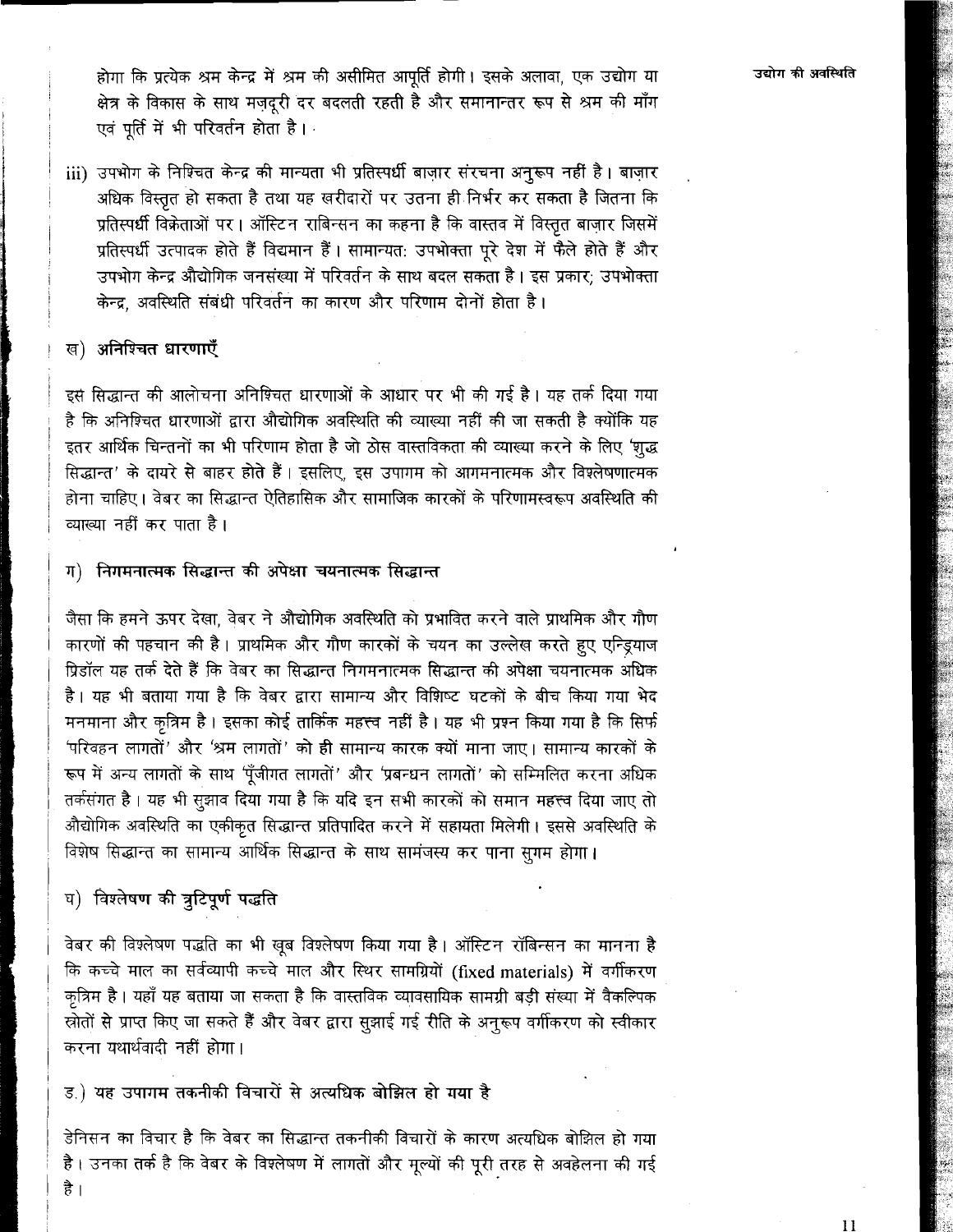अवस्थिति और प्रसार

इसे तकनीकी गुणांक के रूप में तैयार किया गया है। वस्तुत:, एक अर्थशास्त्री की जाँच-पड़ताल मुख्य रूप से लागत और मूल्य पर आधारित होनी चाहिए।

संक्षेप में, वेबर के सिद्धान्त की खूब आलोचना की गई है। तथापि, औद्योगिक अवस्थिति के सिद्धान्त में यह एक अग्रणी प्रयास था। कुछ अर्थशास्त्री वेबर के प्रति अधिक उदार हैं। वे वेबर के सिद्धान्त के बुनियादी आधारों पर प्रश्न नहीं करते हैं। वे इसे सिर्फ व्यावहारिक दृष्टि से अधिक उपयोगी बनाने के लिए शुद्ध सिद्धान्त में कुछ उपान्तरण करने का सुझाव देते हैं।

इन कुछ उपान्तरों में से कुछ अधिक महत्त्वपूर्ण निम्नलिखित हैं :

एक, परिवहन लागतों से संबंधित मान्यताओं में संशोधन किया जाए और परिवहन लागतों को मात्र भार और दूरी के संदर्भ में विवेचित करने की बजाए परिवहन के विभिन्न साधनों की वास्तविक दर अनुसूची को सम्मिलित किया जाए।

दो, निश्चित श्रम केन्द्रों से संबंधित मान्यताओं में उपांतरण आवश्यक है। अवस्थिति सिद्धान्त में श्रमिकों की उत्प्रवास की प्रवृत्तियों, श्रमिकों की परिवर्तनशील पूर्ति और बदलती हुई मजदूरी दरों को अन्तर्विष्ट किए जाने की आवश्यकता है।

तीन, उपभोक्ता केन्द्रों पर सीमित क्षेत्रों की अपेक्षा विस्तृत क्षेत्रों के रूप में विचार करना महत्त्वपूर्ण है। संभावित बाज़ार के विस्तार को समाप्त करने से पूर्व प्रतिस्पर्धी विक्रेताओं को भी हिसाब में लेना आवश्यक है। इसके अतिरिक्त, यदि राज्य द्वारा पूरे देश में एक समान दर पर उत्पाद की पूर्ति करने के उद्देश्य से परिवहन व्ययों को राजसहायता (सब्सिडी) प्रदान की जाती है तो यह भी संभव है कि एक उद्योग की अवस्थिति पर उपभोग केन्द्रों का कोई प्रभाव नहीं पड़े।

चार, यह आलोचना कि यह सिद्धान्त सिर्फ तकनीकी गुणांकों पर विचार करता है, की त्रूटि को जहाँ .<br>'कहीं भी संभव हो, सिर्फ लागत और मूल्य के रूप में गणना को शामिल करके दूर किया जा सकता है ।

बोध प्रश्न 1

1) वेबर के औद्योगिक अवस्थिति के सिद्धान्त में कौन-कौन से प्रादेशिक कारक हैं।

2) संचयी और विसंचयी कारकों में भेद कीजिए।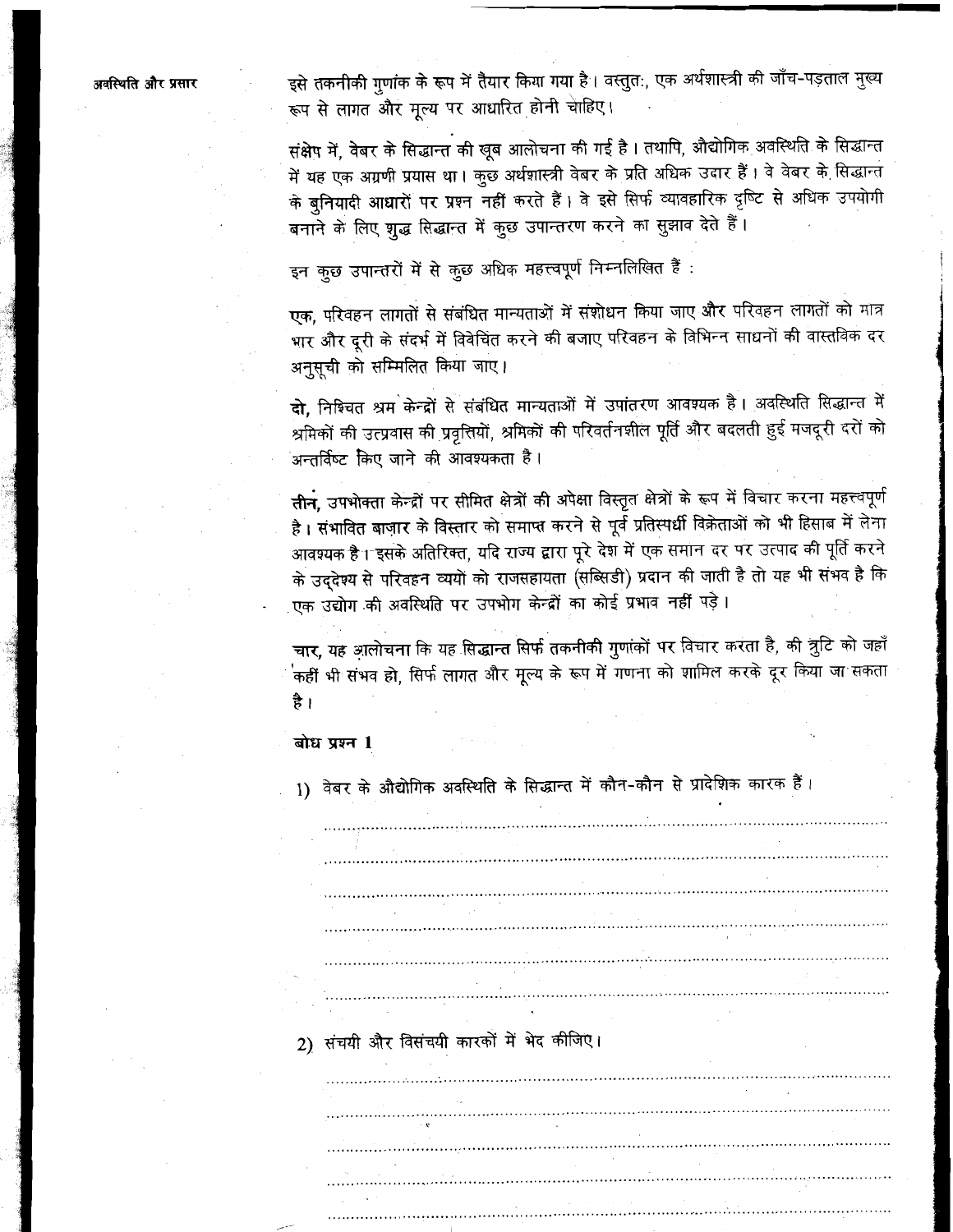. (و.) वेबर के सिद्धान्त की मान्यताएँ क्या हैं:

4) वेबर के सिद्धान्त की कुछ महत्त्वपूर्ण आलोचनाओं का उल्लेख कीजिए। 5) वेबर के सिद्धान्त में उपान्तरों का सूझाव दीजिए।

# 28.4 सार्जेण्ट फ्लोरेन्स का आगमनात्मक विश्लेषण

अल्फ्रेड वेबर की अवस्थिति के सिद्धान्त की आलोचक सार्जेण्ट फ्लोरेन्स ने औद्योगिक अवस्थिति का एक बिल्कूल ही अलग उपागम प्रतिपादित किया है। उनकी दृष्टि में, उद्योगों का भौगोलिक क्षेत्र से उतना महत्त्वपूर्ण संबंध नहीं है जितना कि कुल मिलाकर बसी हुई जनसंख्या के वितरण से है।

फ्लोरेन्स ने उत्पादन गणना से अलग औद्योगिकरण के स्थानीयकरण की मात्रा का सांख्यिकीय माप निकाला है। उन्होंने औद्योगिक अवस्थिति के सिद्धान्त को शब्दावली में दो नई अवधारणाओं का प्रतिपादन किया है। ।

क) अवस्थिति कारक

ख) स्थानीयकरण का गुणांक

## 28.4.1 अवस्थिति कारक

अवस्थिति कारक एक विशेष स्थान में एक उद्योग के केन्द्रीकरण की मात्रा का सूचकांक है।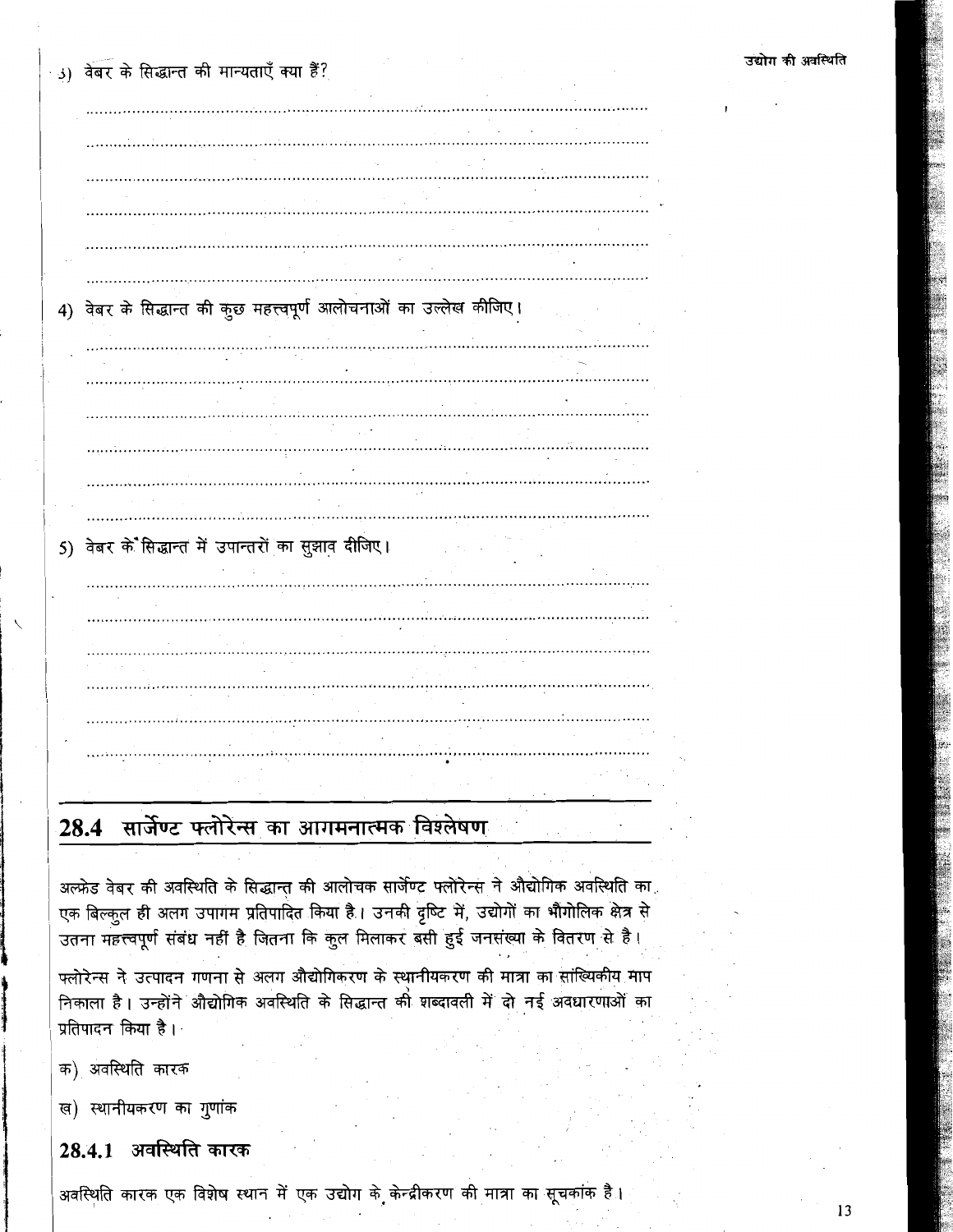यह सूचकांक किसी निश्चित क्षेत्र में पाई जाने वाली विशेष उद्योग में सभी श्रमिकों के प्रतिशत को लेकर और उसे देश में कुल औद्योगिक श्रमिकों के उस विशेष क्षेत्र में अनुपात द्वारा विभाजन करके निकाला जाता है।

यह क्षेत्र देश के राजनीतिक विभाजनों के अनुरूप है।

इस तरह के सूचकांक के पीछे यह विचार है कि अवस्थिति की व्याख्या उद्योग के भौगोलिक वितरण और देश की जनसंख्या के बीच विषमता की मात्रा के रूप में की जा सकती है।

यह सूचकांक निम्नवत् निकाला गया है:

- i) यदि एक उद्योग का पूरे देश में समरूप वितरण है प्रत्येक क्षेत्र के लिए अवस्थिति कारक . इकाई (=1) होगा क्योंकि उस क्षेत्र में कुल औद्योगिक श्रमिकों का अनुपात एक विशेष उद्योग में श्रमिकों के अनुपात के बराबर होगा।
- ii) यदि एक उद्योग का पूरे देश में विषम वितरण है, तो अवस्थिति कारक या तो इकाई से अधिक (>1) अथवा इकाई से कम (<1) होगा।

जब अवस्थिति कारक इकाई से अधिक है तब यह माना जाता है कि उस क्षेत्र में उद्योग का हिस्सा क्षेत्र के लिए यथोचित उद्योग के हिस्सा से कहीं अधिक है।

यदि अवस्थिति कारक इकाई से कम है तो यह मानना होगा कि उस क्षेत्र में उद्योग का हिस्सा क्षेत्र के लिए यथोचित उद्योग के हिस्से से कम है।

## 28.4.2 अवस्थिति का गुणांक

अवस्थिति गुणांक एक उद्योग की केन्द्रीकरण की प्रवृत्ति का सूचक है। एक उद्योग के लिए अवस्थिति का गुणांक निम्नलिखित सूत्र द्वारा निकाला जा सकता है। गुणांक, विशेष उद्योग में कर्मकारों का क्षेत्रीय प्रतिशत पूरे देश में कर्मकारों के तद्नुरूपी क्षेत्रीय प्रतिशत से जितना अधिक है उसका योग (100 से विभाजित) है।

- i) सभी उद्योगों के साथ विशेष उद्योग का क्षेत्र-दर-क्षेत्र पूर्ण संपाति शून्य गुणांक देता है।
- ii) अतिशय विभेदीकरण (अर्थात् एक विशेष क्षेत्र में श्रमिक एक क्षेत्र में ही केन्द्रकृत हैं) से 1 के निकट का अंक निकलता है।

इस तरह का सूचकांक निकालने का उद्देश्य उद्योगों का उनके विकेन्द्रीकरण अथवा केन्द्रीकरण की विशेषताओं के अनुरूप वर्गीकरण करना है। स्थानीयकरण के गुणांक के आधार पर, सभी उद्योगों को तीन परिमाणों में बाँटा जा सकता है।

- $i)$ अधिक गुणांक वाले उद्योग
- मध्यम गुणांक वाले उद्योग  $\mathbf{ii}$
- निम्न गुणांक वाले उद्योग iii)

स्थानीयकरण के उच्च गुणांक वाले उद्योग जैसे खनन उद्योग विशेष क्षेत्रों में केन्द्रीकृत हैं। इसके विपरीत स्थानीयकरण के निम्न गुणांक वाले उद्योग जैसे चर्म उद्योग, ईंट बनाना, भवन निर्माण इत्यादि अलग-अलग क्षेत्रों में विकसित हो सकते हैं और इस प्रकार विकेन्द्रीकृत हैं। इन दोनों के बीच वस्त्र, जूट, कागज़, सीमेण्ट इत्यादि जैसे उद्योग हैं जिनके पास अवस्थिति के चयन का पर्याप्त विकल्प होता है।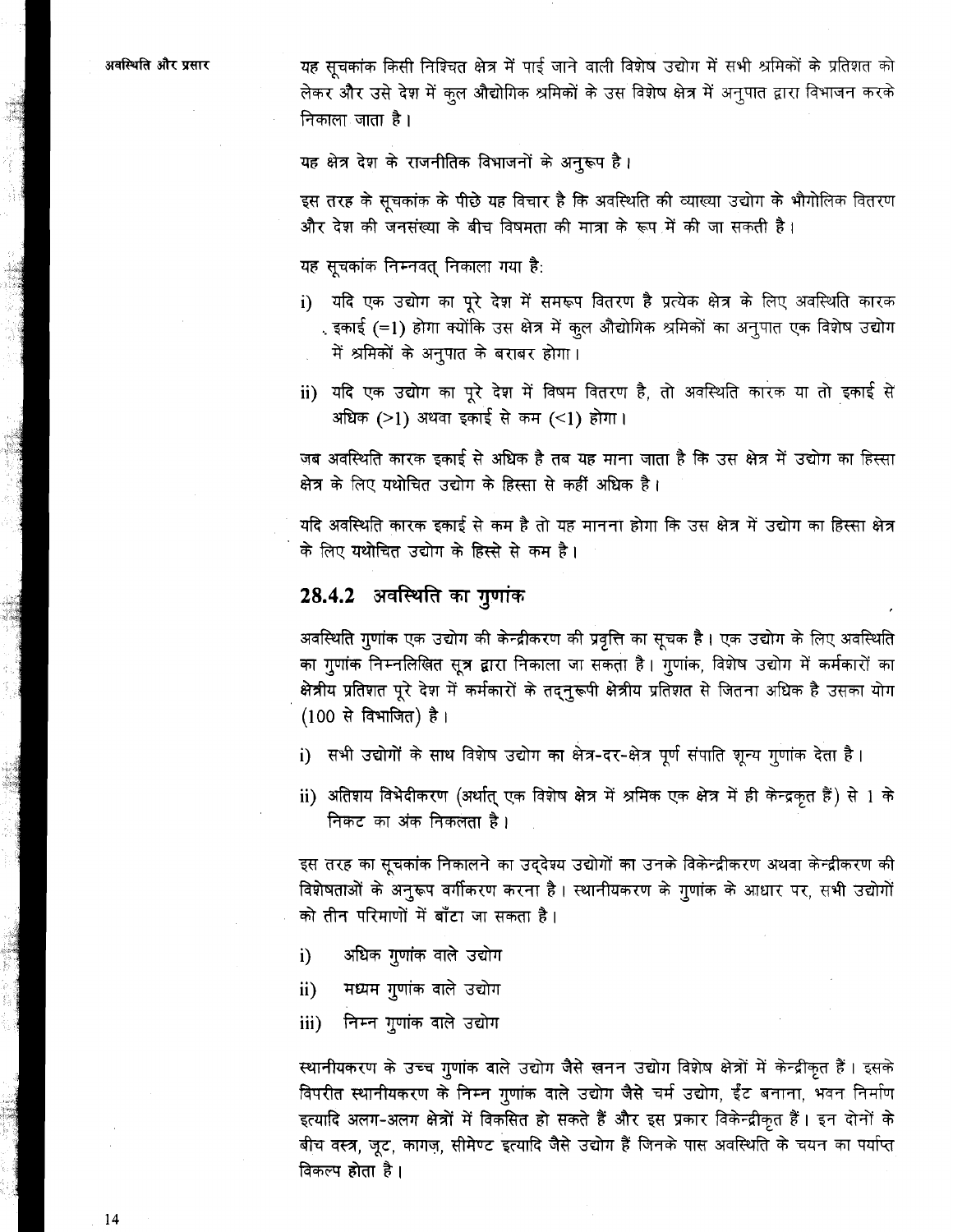## 28.4.3 आलोचनात्मक मूल्यांकन

सार्जेण्ट फ्लोरेन्स द्वारा तैयार इन दो सांख्यिकीय सूचकांकों का किसी भी देश में अवस्थिति संबंधी गति सिद्धान्त के अध्ययन के लिए अत्यधिक महत्त्व है। इस तरह की गत्यात्मकता के पीछे कारणों को निश्चित करने से पहले सैद्धान्तिक नियमों को लागू करने से पूर्व इस तरह के सूचकांकों को बनाना है ।

तथापि, फ्लोरेन्स के आगमनात्मक उपागम की भी आलोचना की गई है। कुछ महत्त्वपूर्ण आलोचनाएँ इस प्रकार हैं :

एक, सांख्यिकीय सूचकांक सिर्फ उद्योगों के वितरण की विद्यमान दशा को प्रकट करता है। विशेष प्रकार के केन्द्रीकरण के कारणों की व्याख्या में वे सहायक नहीं हैं। इससे विभिन्न क्षेत्रों में उद्योगों की ठीक-ठीक अवस्थिति के प्रश्न पर कोई उपयोगी प्रकाश नहीं पडता है। संक्षेप में, सांख्यिकीय आँकड़े भविष्य में उद्योगों की अवस्थिति के लिए नीति तैयार करने में किसी प्रकार का मार्ग दर्शन नहीं करते हैं।

दो, स्थानीयकरण का गुणांक मुख्यत: देश में उद्योगों के वितरण के प्रकार पर आधारित है। गुणांक स्थानीय दशाओं के आधार पर एक देश से दूसरे देश में अलग-अलग होगा। दो देशों के गुणांक मूल्यों की तुलना करना अयथार्थवादी होगा।

तीन, अवस्थिति कारक प्रत्येक क्षेत्र में नियोजित औद्योगिक श्रमिकों की संख्या पर आधारित है। इसलिए यह किसी उद्योग के केन्द्रीकरण की मात्रा को सदैव ही ठीक-ठीक दर्शा सकता है । इससे भी बेहतर आधार प्रत्येक क्षेत्र में निर्गत की तुलना हो सकती है क्योंकि विभिन्न औद्योगिक केन्द्रों में उनके द्वारा नियोजित श्रम की भिन्न-भिन्न विशेषताओं के कारण उत्पादन की दक्षता में भिन्नता हो सकती है।

तथापि, कतिपय सीमाओं के रहने के बावजूद भी यह दो सांख्यिकीय सूचकांक देश में औद्योगिक विकास की प्रवृत्तियों के विश्लेषण में बहुमूल्य मार्गदर्शन करते हैं।

#### अवस्थिति के अन्य सिद्धान्त  $28.5$

जैसा कि पहले बताया जा चुका है अल्फ्रेड वेबर के अग्रणी कार्य ने औद्योगिक अवस्थिति के सिद्धान्त के क्षेत्र में और अधिक प्रयासों को प्रेरित किया। इस विषय में सार्जेण्ट फ्लोरेन्स के व्यापक शोध के साथ-साथ अन्य अर्थशास्त्रियों द्वारा भी उतना ही महत्त्वपूर्ण योगदान किया गया है।

अब हम इन योगदानों की संक्षेप में समीक्षा करेंगे :

i) आधुनिक सिद्धान्तकारों में, ई.एम. हूवर का महत्त्वपूर्ण स्थान है। उन्होंने परिवहन के आधुनिक साधनों की विशेषताओं पर विचार करते हुए वेबर के सिद्धान्त में कतिपय सुधारों का सुझाव दिया है।

हूवर के अनुसार, आज ट्रांसपोर्ट एजेन्सियों को पण्य वस्तुओं की लदाई-उतराई, लदाई के बिल, और यात्रा के दोनों अंतिम पड़ावों पर बीजक (INVOICE) इत्यादि तैयार करने के लिए उच्च एकश: लागत (terminal cost) व्यय करना पड़ता है और ये व्यय यात्रा में तय की गई दूरी से अलग हैं। इसके अतिरिक्त, अब परिवहन लागत वक्र और अधिक वक्र हो जाती है क्योंकि उपकरणों और रख-रखाव के लिए निर्धारित प्रभार उच्च हैं और अपेक्षाकृत लम्बी दुलाई में वाहनों और उपकरणों के उपयोग से अधिक दक्षता आती है। इसलिए उद्योगों, के रेलमार्गों, एवं जलमार्गों के बड़े-बड़े केन्द्रों और अन्य परिवहन केन्द्रों में केन्द्रीकृत होने की प्रवृत्ति रहती है।

 $15$ 

उद्योग की अवस्थिति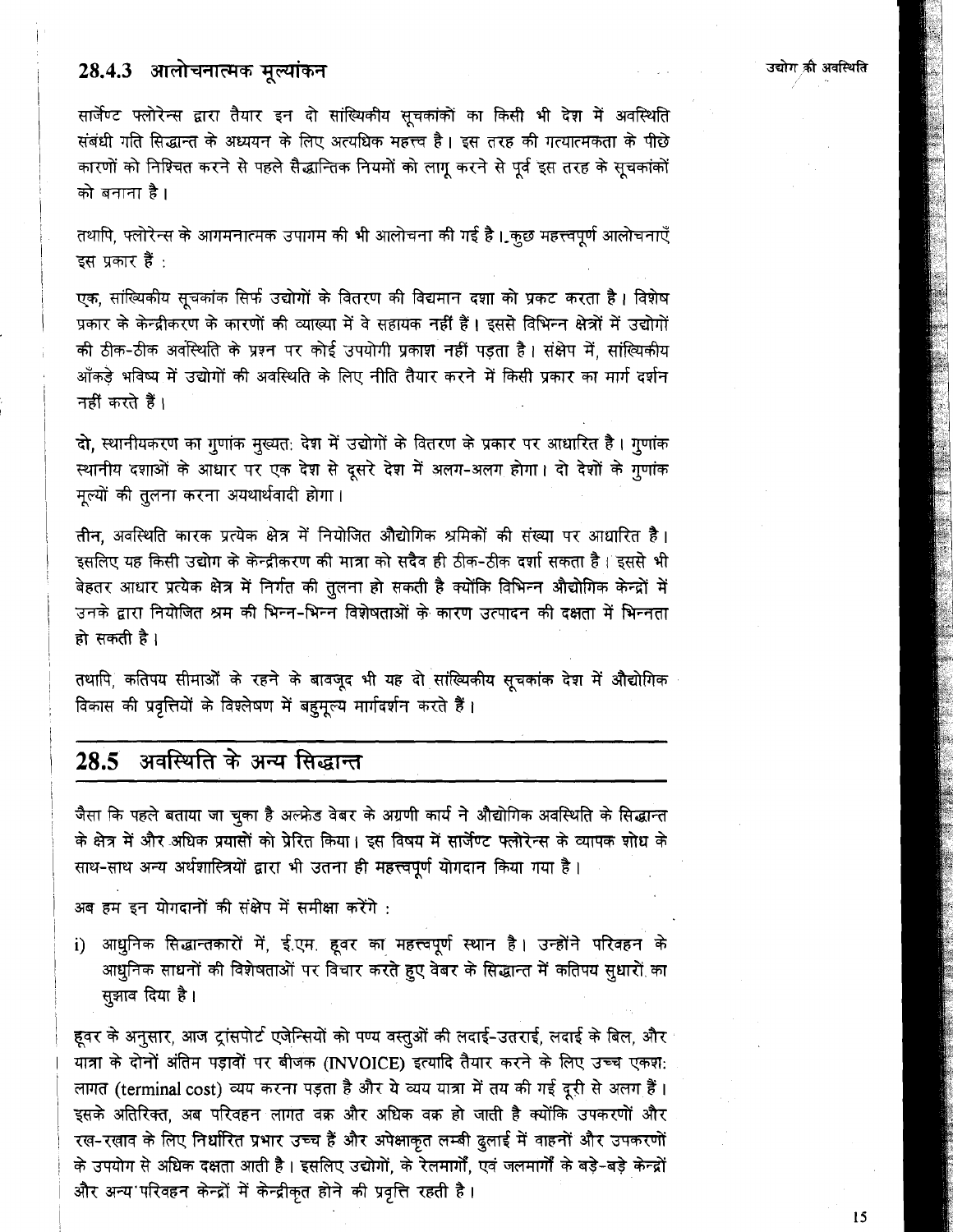- लियोन मोसेस ने अवस्थिति सिद्धान्त में एक और आयाम जोड़ दिया है। उनकी दृष्टि में  $\ddot{a}$ अनुकूलतम निर्गत, आदानों के अनुकूलतम सम्मिश्र और अनुकूलतम अवस्थिति की समस्या एक दूसरे से जुड़े हुए हैं तथा इन सबका समाधान एक साथ किया जाना चाहिए। उनके विचार में बड़े पैमाने की मित्व्ययिता और उत्पादन प्रक्रिया में अन्य चरों द्वारा न्यूनतम इकाई लागत कितना प्रभावित होगा उस पर विचार करने से पहले न्यूनतम लागत स्थान का निर्धारण नहीं किया जा सकता है।
- iii) हाल के कूछ सिद्धान्तीं में अवस्थिति को प्रभावित करने वाले एक महत्त्वपूर्ण कारक के रूप में बिक्री प्रदेशों के आकार पर विचार किया गया है। ग्रीनहट और फ्रेटर द्वारा प्रतिपादित क्रमश: माँग का विशेष वितरण और बाजार क्षेत्र उपागम वेबर के सिद्धान्त में माँग की अवास्तविक विवेचन की ओर इंगित करता है। नए उपागम में खरीदार के चयन या पसंद को महत्त्वपूर्ण स्थान दिया गया है। एक अर्थव्यवस्था में, यदि खरीदार के पास दो प्रतिस्पर्धी विक्रेताओं का विकल्प मौजूद है तो वह अपने समीप के विक्रेता से खरीदेगा। इसलिए, उत्पादक की सेवाएँ यथा संभव अधिक से अधिक भावी उपभोक्ताओं के समीप अवस्थिति पर निर्भर करती है। इन सिद्धान्तकारों के अनुसार, फर्म की अवस्थिति के चयन की सफलता का पैमाना बिक्री प्रदेश का वह आकार होगा जिसमें उसका एकाधिकार है क्योंकि उत्पादक का बिक्री के परिमाण से सीधा संबंध है। इसलिए प्रत्येक उत्पादक, अपने प्रतिस्पर्धियों की अपेक्षा कुछ अधिक लागत लाभ अर्जित करने का प्रयास करता है ताकि वह दूसरों के बिक्री क्षेत्र में अपने बिक्री क्षेत्र का विस्तार कर सके। बाजार क्षेत्र उपागम उन उद्योगों का अध्ययन करने में उपयोगी है जहाँ उत्पाद मानक हैं और परिवहन लागत पर्याप्त रूप से अधिक होना चाहिए जो कि वितरण मूल्यों को महत्त्वपूर्ण रूप से परिलक्षित करे। (पहले होटेलिंग के कारण)
- iv) कुछ सिद्धान्तकारों ने वेबर की न्यूनतम लागत उपागम और ग्रीनहट तथा फ्रेटर के बाज़ार क्षेत्र उपागम की इस आधार पर आलोचना की है कि अवस्थिति के कारणों पर विचार करते समय मानवीय कारकों की उपेक्षा की गई है। उनका विचार है कि उद्यमी के फैसले कभी-कभी जानबूझ कर अथवा कभी-कभी यूँ भी किसी एक अथवा दूसरी सामाजिक, सांस्कृतिक अथवा .<br>जातीय समूहों के प्रति व्यक्तिगत मोह से प्रभावित होता है। एक उद्योग की अवस्थिति उस स्थान पर नहीं भी हो सकती है जो उसके लिए सबसे उपयुक्त हो। एक औसत फर्म आर्थिक दृष्टि से सर्वोत्तम अवस्थिति पर नहीं होने के बावजूद भी चल सकती है।

## बोध प्रश्न 2

1) फ्लोरेन्स के सिद्धान्त में अवस्थिति के कारक क्या हैं?

2) स्थानीयकरण के गुणांक की माप कैसे की जाती है? इसके क्या उपयोग हैं?

अवस्थिति और प्रसार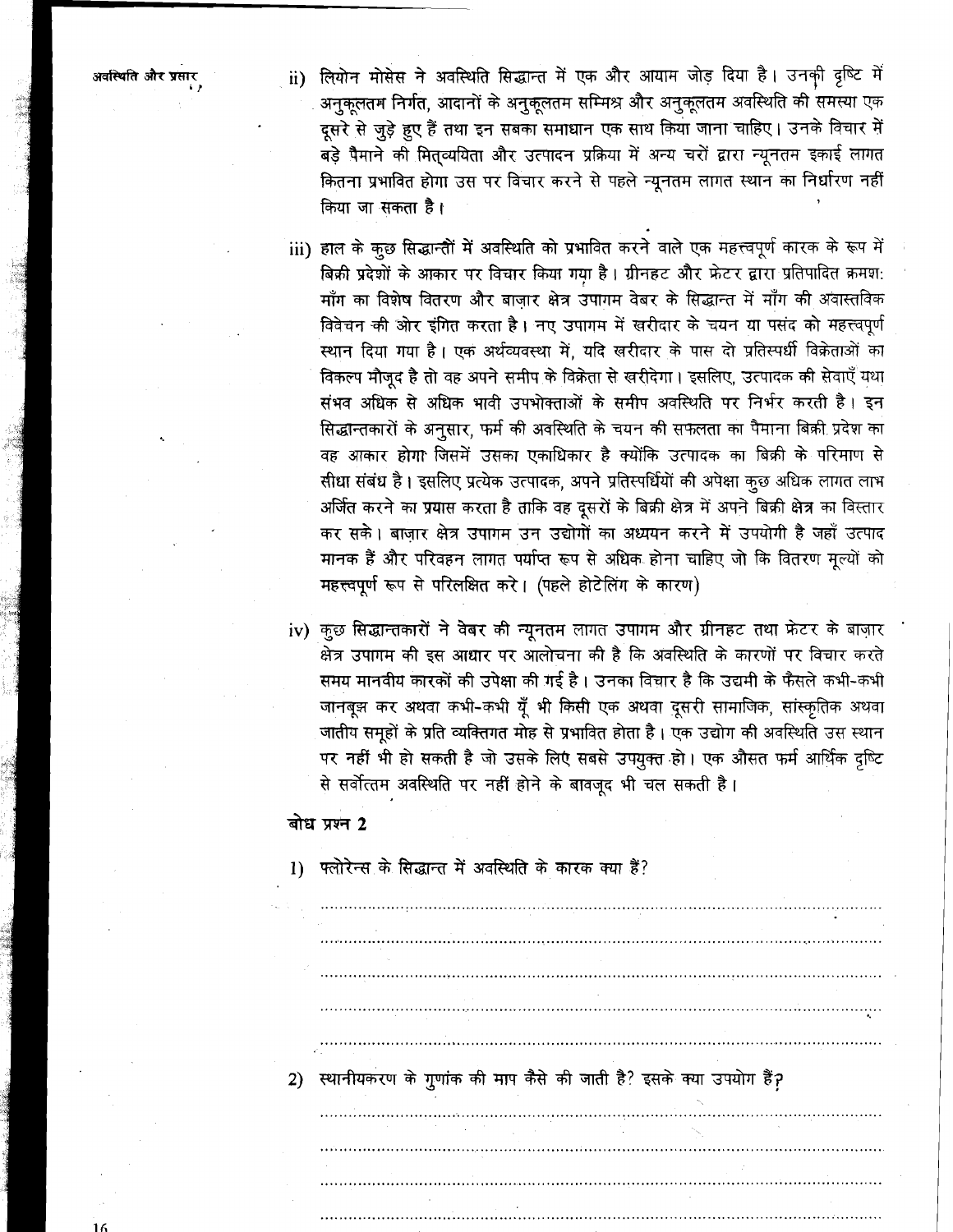17

3) औद्योगिक अवस्थिति के सिद्धान्त के संबंध में ई.एम.हूवर के विचारों को संक्षेप में प्रस्तुत करें ।

# 28.6 अवस्थिति को प्रभावित करने वाले कारक

हमने ऊपर उद्योग की अवस्थिति की व्याख्या करने वाले कुछ महत्त्वपूर्ण सिद्धान्तों की समीक्षा की है। अर्थशास्त्रियों में किसी एक सिद्धान्त पर सर्वसम्मति नहीं भी हो सकती है। किंतू इसका यह अभिप्राय नहीं कि हम किसी सिद्धान्त का महत्त्व कम करके आँकें। इन विभिन्न सिद्धान्तों द्वारा सबसे महत्त्वपूर्ण कार्य यह किया गया है कि वे उद्योगों की अवस्थिति को प्रभावित करने वाले विभिन्न कारकों की पहचान करने में हमारी सहायता करते हैं।

वास्तविक व्यवहार में, उद्योगों की अवस्थिति ऐतिहासिक, आर्थिक, प्राकृतिक और यहाँ तक कि मनोवैज्ञानिक कारकों द्वारा भी निर्धारित होती है।

## 28.6.1 ऐतिहासिक कारक

विगत में कई बार बिना किसी विशेष औचित्य के किसी विशेष स्थान अथवा क्षेत्र में अनेक उद्योगों की स्थापना हो गई। यह सूती वस्त्र उद्योग के बारे में भी सत्य है जो यू.के. में लंकाशायर में केन्द्रीकृत हो गया था। लंकाशायर में इसके केन्द्रीकरण का कोई विशेष कारण नहीं था, सिवाए इसके कि वहाँ ऊनी वस्त्र उद्योग पहले से ही विद्यमान था और विदेशियों का काफी आवागमन होता था। इससे पता चलता है कि उद्योगों का स्थानीयकरण सिर्फ आकस्मिक अथवा ऐतिहासिक कारकों के परिणामस्वरूप भी हो सकता है। ए. बीचम ठीक ही लिखते हैं "जब एक विशेष क्षेत्र को किसी उद्योग के केन्द्रीकरण के लिए जाना जाता है तो उस स्थान से सम्बद्ध प्राकृतिक अनुकूलताओं का पता लगाना सदैव ही आसान हो जाता है।''

## 28.6.2 कच्चे माल की उपलब्धता

अवस्थिति के चयन को प्रभावित करने वाला एक महत्त्वपूर्ण कारक कच्चे मालों की निकटता है। कच्चे माल की निकटता से दो बातें सुनिश्चित होती हैं :

किसी उत्पाद के कुल उत्पादन लागत में कचे माल की लागत का अनुपात क)

कच्चे मात का स्वरूप ख)

कतिपय उद्योग हैं जिनमें उत्पाद की उत्पादन लागत का प्रमुख घटक कच्चे माल की लागत होती है, उदाहरण के लिए चीनी, सूती वस्त्र, जूट वस्त्र, वृक्षारोपण उद्योग इत्यादि। दूसरी ओर, कुछ अन्य उद्योगों में यह अधिक नहीं होता है। उत्पादन की कुल लागत में कच्चे माल की लागत का अनुपात जितना अधिक होगा इस कारक का उतना ही अधिक भारित होगा। विपरीत स्थिति रहने पर यह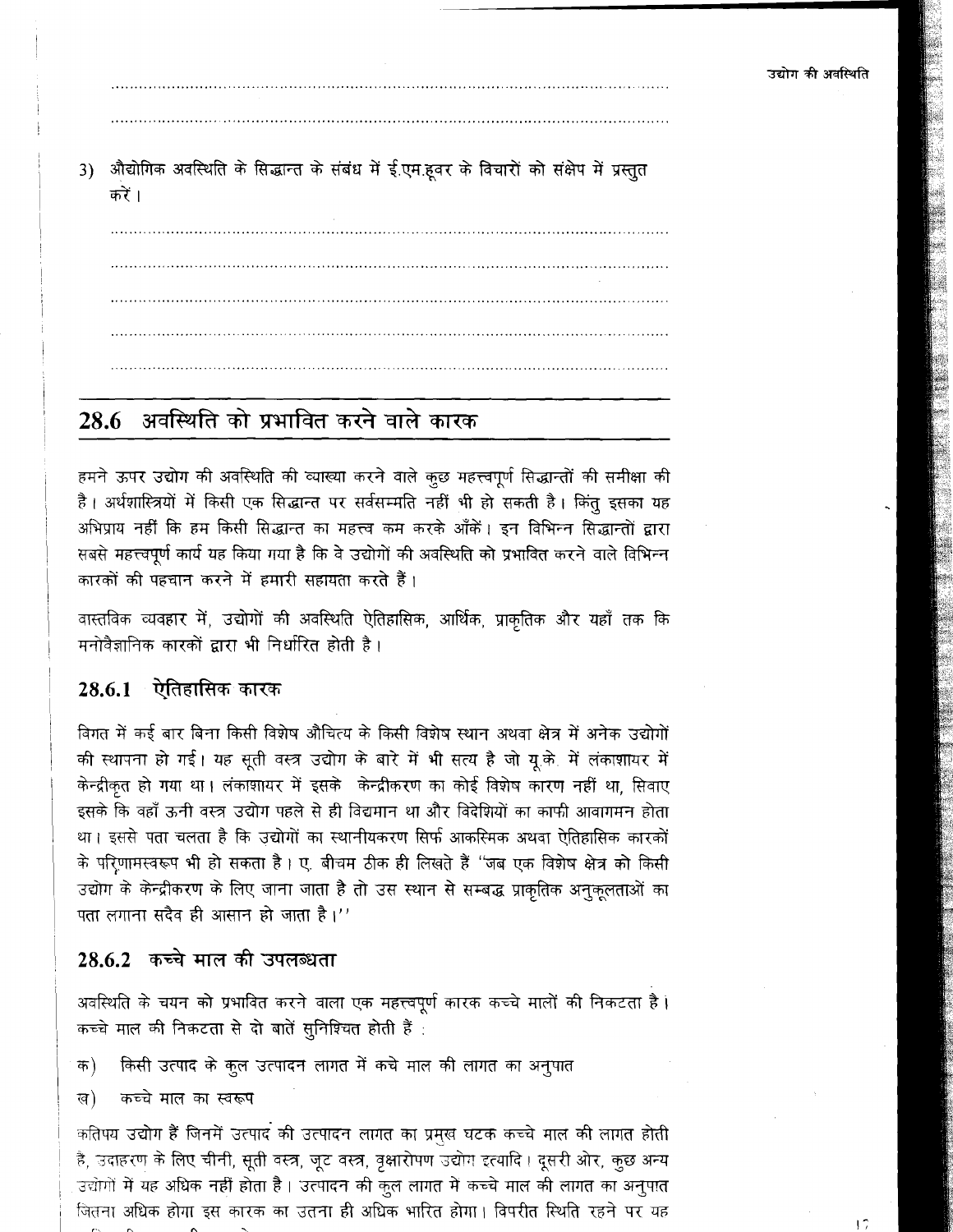कच्चे माल का स्वरूप भी इस कारक का सापेक्षिक महत्त्व निर्धारित करता है। कतिपय कच्चा माल या तो अत्यन्त भारी भरकम होता है अथवा जल्द ही नष्ट होने वाला होता है या भारी होता है। इन कच्चे मालों का परिवहन लम्बी दूरी तक नही किया जा सकता है। दूसरी ओर पी वी सी का परिवहन आसानी से काफी दूरी तक किया जा सकता है। पहली स्थिति में, कच्चे माल की निकटता महत्त्वपूर्ण कारक होगा, जबकि दूसरी स्थिति में, इसकी भूमिका अधिक नही होगी।

## 28.6.3 बाज़ार की अभिगम्यता

उपभोग केन्द्र भी एक उद्योग की अवस्थिति में समान रूप से महत्त्वपूर्ण निर्धारक है। यहाँ पुन:, इस कारक का सापेक्षिक महत्त्व उत्पाद की प्रकृति पर निर्भर करता है। भारी भरकम और जल्द ही नष्ट होने वाले उत्पादों का बाजार छोटे भौगोलिक क्षेत्र तक सीमित होता है। उन मामलों में, उद्योगों के उपभोग केन्द्रों के आसपास समूहित होने की प्रवृत्ति होती है।

दूसरी ओर यदि तैयार माल का परिवहन आसानी से लम्बी दूरी तक करना संभव हो तो कोई कारण नहीं कि उद्योग किसी विशेष स्थान पर ही केन्द्रीकृत हो।

औद्योगिक कार्यकलापों के विकेन्द्रीकरण में नए बाज़ारों का विकास एक महत्त्वपूर्ण घटक है।

## 28.6.4 परिवहन सम्पर्क

औद्योगिक अवस्थिति इस कारक से भी प्रभावित होता है कि कोई विशेष स्थान परिवहन और संचार के साधनों द्वारा दूरवर्ती स्थानों से कितनी अच्छी तरह से जुड़ा हुआ है। संचार के नए साधनों के विकास से कुछ सेवा उद्योगों का विकेन्द्रीकरण हूआ है। परिवहन अभिगम्यता कच्चे मालों की उपलब्धता और तैयार मालों को सुदूर बाज़ारों तक पहुंचाने, दोनों को प्रभावित करता है।

परिवहन के आधुनिक साधनों की बढ़ी हुई उपलब्धता और कार्य कुशलता ने उद्योगों की अवस्थिति के चयन के मामले में विगत की अपेक्षा अधिक स्वतंत्रता प्रदान की है।

### 28.6.5 विद्युत संसाधन

आधुनिक उद्योग के प्रचालन के लिए विद्युत सर्वाधिक महत्त्वपूर्ण आदान है। किसी भी उद्योग का उपयुक्त और उचित मात्रा में निर्बाध विद्युत आपूर्ति के बिना काम नहीं चल सकता। इसलिए, वे क्षेत्र जहाँ विद्युत की निर्बाध आपूर्ति होती है, उन क्षेत्रों की अपेक्षा अधिक उद्योगों को अपनी ओर आकर्षित करते हैं जहाँ विद्युत संसाधन का अभाव है।

### 28.6.6 श्रम संबंध

श्रम के मामले में दो बातें हैं।

एक, कम मजदूरी पर श्रमिकों की उपलब्धता है। पहले मुम्बई क्षेत्र और बाद में अन्तवर्ती कस्बों जैसे अहमदाबाद, शोलापुर, नागपुर और कानपुर में वस्त्र उद्योग के बड़े पैमाने पर केन्द्रीकरण के लिए यही कारक उत्तरदायी था। इसी प्रकार, जमशेदपुर में लौह और इस्पात उद्योग की स्थापना काफी हद तक सतत् श्रम आपूर्ति के कारण संभव हुआ था।

तथापि, इस एक कारक का प्रभाव अब काफी कुछ कम हो रहा है। अब परिवहन और संचार के साधनों के विकास के साथ किसी भी दूरस्थ स्थान से श्रम की बढ़ी हुई पूर्ति का प्रबन्ध करना अधिक संभव होता जा रहा है। उदाहरण के लिए, कॉल सेंटरों का विकास।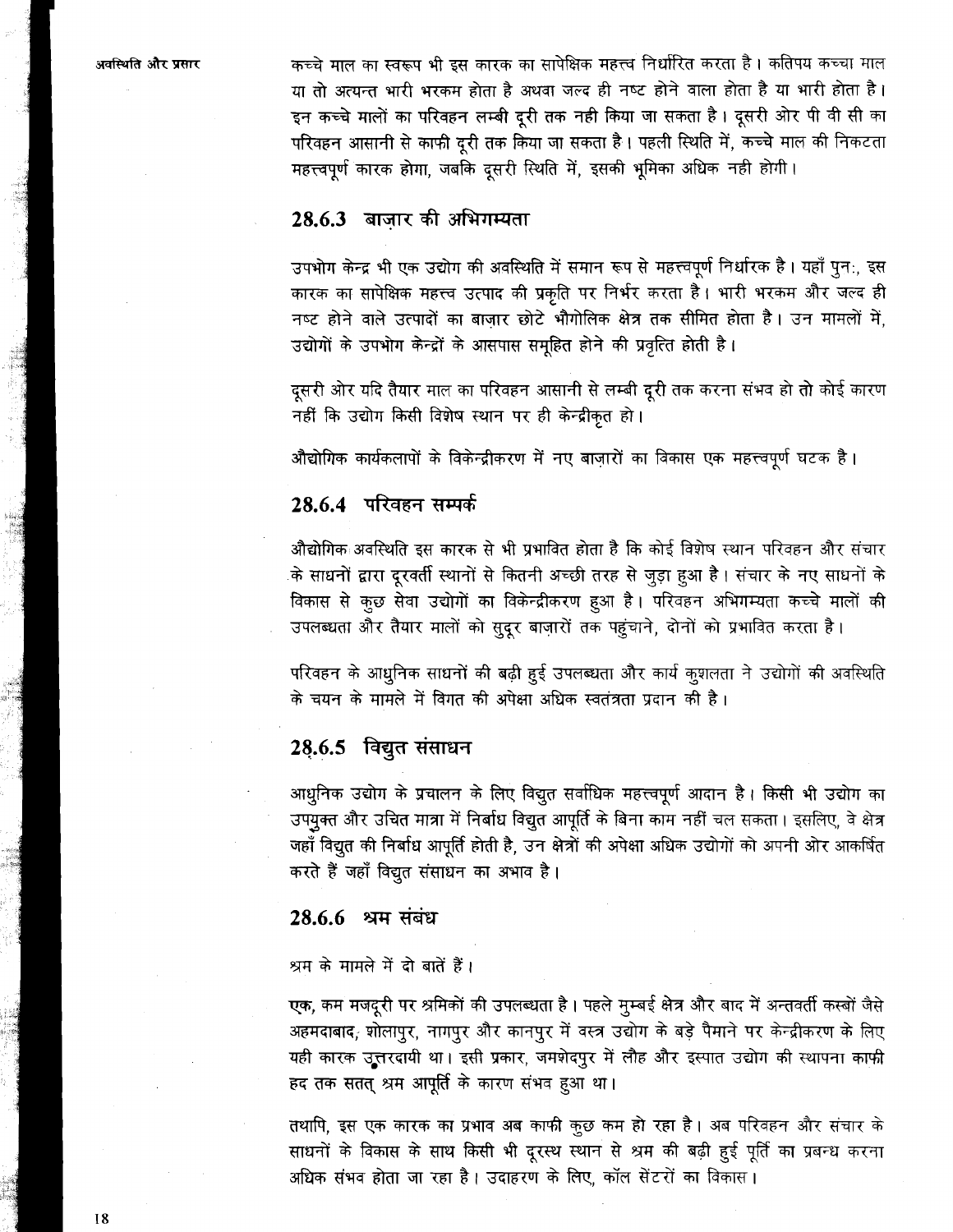दो, इस निर्णय में श्रम-संबंध भी महत्त्वपूर्ण भूमिका निभाते हैं। उन क्षेत्रों में जहाँ ट्रेड-यूनियनों का प्रभाव अधिक है, को सामान्यता कम प्राथमिकता दी जाती है। ट्रेड युनियनों की उपस्थिति से भी अधिक महत्त्वपर्ण यनियनों की गतिविधियों के प्रति सरकार का रवैया है। सरकार ने जिन क्षेत्रों में अधिक संघर्षवादी युनियनों को सख्ती से नियंत्रित करने का प्रयास किया है उन क्षेत्रों में उद्योगों के फलने-फलने की प्रवृत्ति होती है। इसके विपरीत, जहाँ सरकार ट्रेड युनियनों की अवैध गतिविधियों की मुक-दर्शक बनी रहती हैं वहाँ से उद्योगों के हट जाने की घटना सर्वविदित हैं।

## 28.6.7 आधारभूत संरचना सेवाएँ

विकसित स्थलों की कम मूल्य पर आसानी से उपलब्धता और साथ ही जन उपयोगी सेवाओं की सुलभता उद्योगों को अधिक आकृष्ट करते हैं, विशेष क्षेत्रों द्वारा प्रदत्त सामाजिक सुविधाएँ जैसे आवास और चिकित्सा सुविधाएँ उद्योगों के लिए विशेष आकर्षण होते हैं। पुन:, जब एक उद्योग सापेक्षिक रूप से छोटे क्षेत्र में स्वयं को केन्द्रीकृत करता है तो बहुधा 'केन्द्रीकरण की मित्व्ययिता' के परिणामस्वरूप लाभ मिलता है। इनमें बाहय मितव्ययिताएँ भी सम्मिलित हैं जो अलग-अलग फर्मों को एक-दसरे से अधिक जोडती हैं।

## 28.6.8 वित्तीय सेवाएँ

बीते दिनों में, उद्योगों की अवस्थिति के निर्धारण में भरोसेमंद और सस्ती वित्तीय सुविधाओं एवं सेवाओं की उपलब्धता ने महत्त्वपूर्ण भूमिका निभाई है।

किंत अंतरण और संचार के इलैक्ट्रॉनिक साधनों के विकास के कारण इस कारक का महत्त्व घट गया है। किंतू वह विशेष क्षेत्र या प्रदेश इसका अपवाद है जहाँ उद्योगों को आकर्षित करने के लिए सरकार उदार शर्तों पर साख सुविधएँ प्रदान करती हैं।

## 28.6.9 प्राकृतिक और जलवायु संबंधी दशाएँ

क्षेत्र का भौगोलिक स्वरूप, अपवाह सुविधाएँ और अपशेषों का निस्तारण उद्योगों की अवस्थिति को प्रभावित करता है।

इसी प्रकार, उद्योग विशेषकर वे उद्योग जो कृषिगत कच्चे मालों पर निर्भर करते हैं की अवस्थिति के निर्धारण में जलवायु महत्त्वपूर्ण भूमिका निभाता है।

## 28.6.10 व्यक्तिगत कारक

उद्यमी सदैव ही अपने औद्योगिक उपक्रमों की अवस्थिति के बारे में निर्णय लेने में विशुद्ध आर्थिक कारणों से ही प्रभावित होगा, ऐसी बात नहीं है। इसमें व्यक्तियों की व्यक्तिगत पसंद और पूर्वाग्रह भी उतने ही महत्त्वपूर्ण होते हैं जो अवस्थिती को निर्धारित करते हैं।

## 28.6.11 रणनीतिक कारण

हाल के वर्षों में औद्योगिक अवस्थितियों में रणनीतिक कारणों को विशेष महत्त्व दिया गया है। इस कारक के कारण कभी-कभी उद्योग विकेन्द्रीकृत और फैले हुए होते हैं।

संक्षेप में, उद्योग की अवस्थिति के लिए स्थान के चयन को कई कारक निर्धारित करते हैं। बहुत बड़ी संख्या में कारकों का जटिल सम्मिश्र है जो इस संबंध में निर्णय की प्रक्रिया को प्रभावित करता

है ।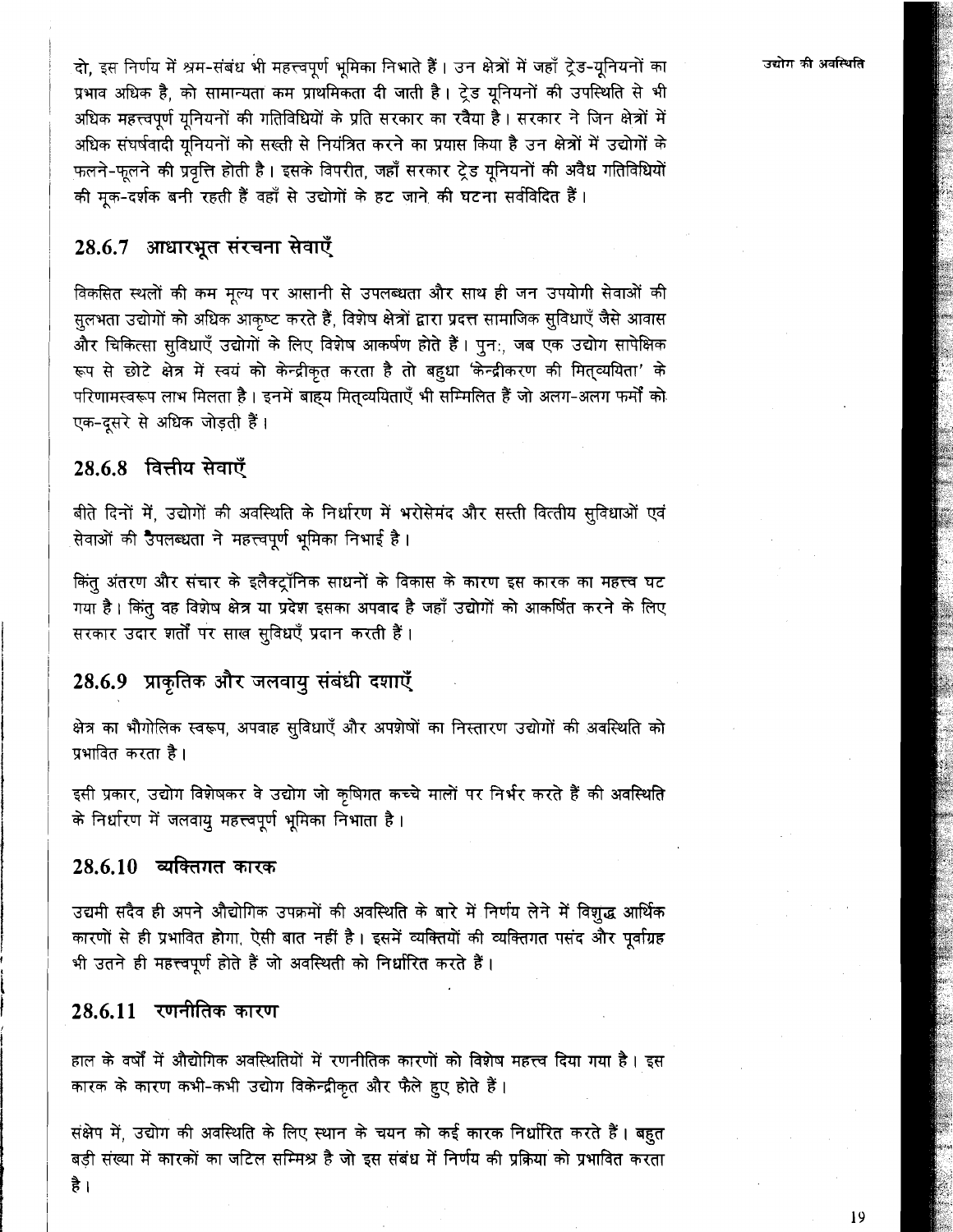|    | 1) ऐतिहासिक कारक उद्योग की अवस्थिति को कैसे निर्धारित करते हैं?                        |
|----|----------------------------------------------------------------------------------------|
|    |                                                                                        |
|    |                                                                                        |
|    |                                                                                        |
|    |                                                                                        |
| 2) | उद्योग की अवस्थिति के निर्धारक के रूप में कच्चे मालों की निकटता का क्या महत्त्व<br>है? |
|    |                                                                                        |
|    |                                                                                        |
|    |                                                                                        |
|    |                                                                                        |
|    | 3) उद्योग की अवस्थिति को श्रम किस तरह से प्रभावित करता है?                             |
|    |                                                                                        |
|    |                                                                                        |
|    |                                                                                        |
|    | .                                                                                      |
|    |                                                                                        |

# 28.7 औद्योगिक अवस्थिति की गत्यात्मकता

एक विशेष अवधि में विशेष प्रदेश में औद्योगिक अवस्थिति उस विशेष समय में हो चुके आर्थिक विकास के विशेष चरण से संबंधित है। विभिन्न कारकों में परिवर्तन औद्योगिक गतिविधि की अवस्थिति में परिवर्तन ला सकते हैं।

ई.एम. हूवर ने अवस्थिति संबंधी परिवर्तन के कारणों को चार श्रेणियों में वर्गीकृत किया है (क) मौसम संबंधी, (ख) चक्रीय, (ग) धर्मनिरपेक्ष, और (घ) संरचनात्मक।

## 28.7.1 मौसम संबंधी परिवर्तन

उत्पादक मौसम की परिवर्तनशील दशाओं से समायोजन के लिए अपनी गतिशीलता की सीमाओं के अंदर अवस्थितियों में परिवर्तन करते हैं।

## 28.7.2 चक्रीय परिवर्तन

चक्रीय परिवर्तनों का पूर्वानुमान लगाना मुश्किल है तथा ये मौसमी परिवर्तनों की अपेक्षा अधिक समय तक चलते हैं। यह व्यापारिक चक्रों के लहर का परिणाम होता है। चक्रीय उतार-चढ़ाव, निवेश, आय के वितरण, घटक उपयोग और सापेक्षिक मूल्यों को प्रभावित करते हैं।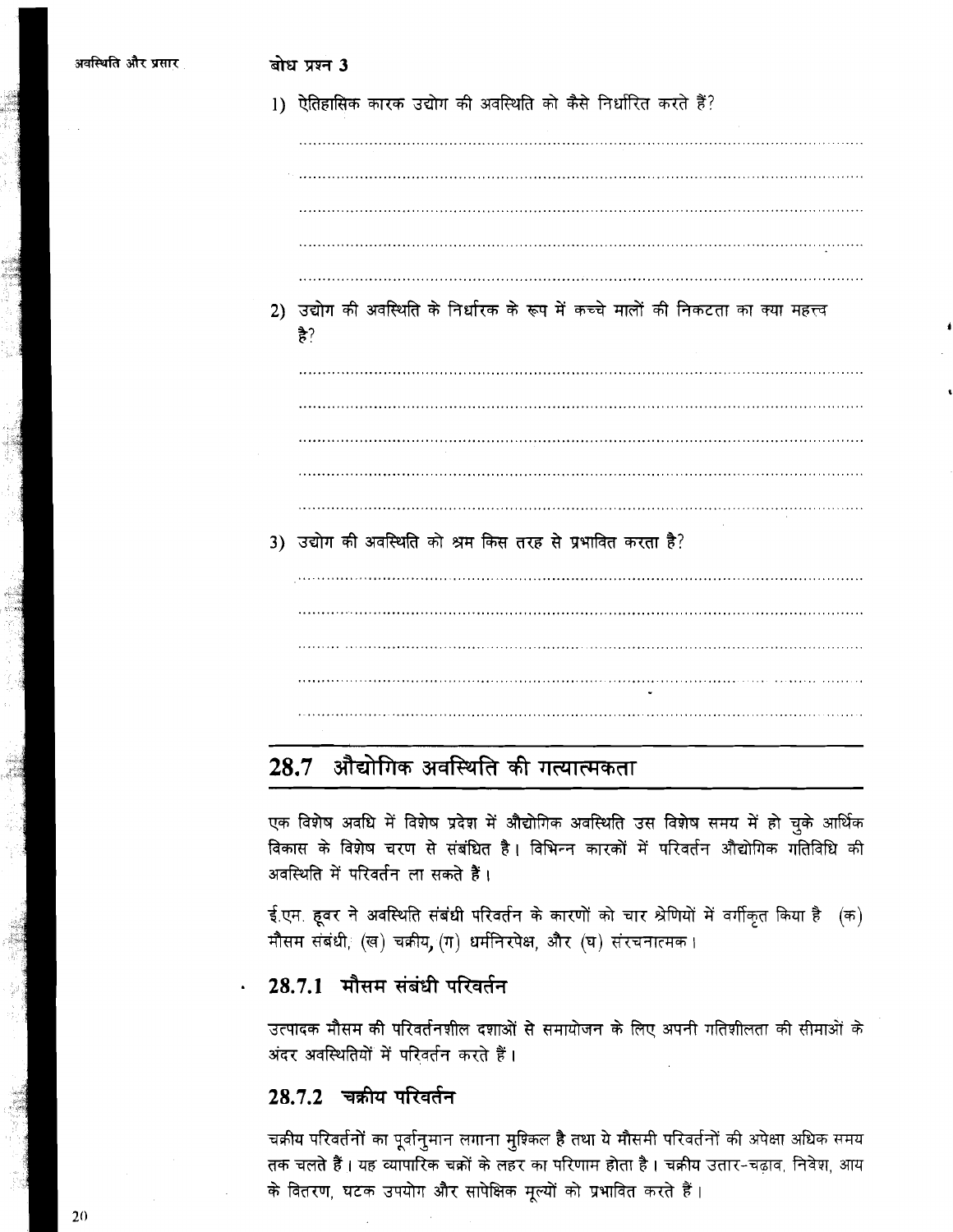28.7.3 धर्मनिरपेक्ष परिवर्तन

उद्योग की अवस्थिति

धर्मनिरपेक्ष परिवर्तन से धीरे-धीरे परिवर्तन होते हैं जो दीर्घकाल तक जारी रहता है और व्यापार .<br>चिक्रों अथवा मौसमी परिवर्तनों की भाँति स्वयं उल्टी दिशा में नहीं जाता है और नहीं दोहराता है ।

## $\vert 28.7.4$  संरचनात्मक परिवर्तन

नए संसाधनों और तकनीकी के विकास से संरचनात्मक परिवर्तन होते हैं । इस प्रकार के परिवर्तन हस्तांतरण लागतों. श्रमिक आवश्यकताओं. सामग्री आवश्यकताओं और ऊर्जा लागतों में परिवर्तन के .<br>माध्यम से अवस्थिति को प्रभावित करते हैं।

## $28.8$  सारांश

मानव की ही भाँति उद्योग की भी कुछ प्रदेशों और क्षेत्रों में केन्द्रीकृत होने की प्रवृत्ति होती है। संयंत्र की किसी स्थान विशेष पर अवस्थित करने का उद्यमी का निर्णय सबसे महत्त्वपूर्ण निर्णय होता है। वह विभिन्न विचारों से प्रभावित होता है। औद्योगिक अवस्थिति के निगमनात्मक सिद्धान्त के .<br>प्रतिपादन में वेबर का अग्रणी स्थान है । सार्जेण्ट फ्लोरेन्स ने इसी प्रघटना का आगमनात्मक विश्लेषण किया है। आधुनिक अर्थशास्त्रियों ने भी इस वाद-विवाद में अपना योगदान किया है। इस क़ैाद-विवाद से वे कारक स्पष्ट रूप से प्रकट हुए हैं जो उद्योग की अवस्थिति संबंधी निर्णय को <u>र्प्रभावित करते हैं। तथापि, अवस्थिति की अवधारणा एक गतिशील अवधारणा है। यह विभिन्न</u> कारकों में परिवर्तन के साथ बदलती रहता है।

| $28.9$ शब्दावली |                             |                                                                                              |  |
|-----------------|-----------------------------|----------------------------------------------------------------------------------------------|--|
| भौतिक सूची      |                             | :     तैयार उत्पाद की तुलना में स्थानीय कच्चे माल के भार का अनुपात<br>है ।                   |  |
|                 |                             | स्थानीय परिमाण     :    उत्पादन की पूरी प्रक्रिया के दौरान परिवहन किया जाने वाला भार<br>है । |  |
|                 |                             | श्वम लागत सूचकांक : उत्पाद के मूल्य में श्रम लागत का अनुपात है।                              |  |
| संचयी कारक      | $\mathbb{R}^{\mathbb{Z}^2}$ | एक उद्योग के केन्द्रीकरण के कारण उत्पादन में लाभ अथवा उत्पादन<br>का सस्ता होना।              |  |
| बिसंचयी कारक    |                             | :    उद्योगों के विकेन्द्रीकरण के कारण उत्पादन लागत में कमी ।                                |  |

# 28.10 कुछ उपयोगी पुस्तकें एवं संदर्भ

ए के. मुखर्जी (1985). ए थ्योरी ऑफ लोकेशन ऑफ इण्डस्ट्रीज़, में अल्फ्रेड वेबर, "इकनॉमिक्स आफ इण्डियन इण्डस्ट्री'' एस.चंद. नई दिल्ली।

सर्जिण्ट फ्लोरेन्स (1948). इन्वेस्टमेंट, लोकेशन एण्ड साइज़ ऑफ प्लांट, कैम्ब्रिज़ यूनिवर्सिटी प्रेस अनिंद्य सेन (संपा.) (1998). इण्डस्ट्रियल ऑर्गेनाइजेशन, ऑक्सफोर्ड यूनिवर्सिटी प्रेस, कलकत्ता ईए.जी. रॉबिन्सन, (1932). *दि स्टूक्चर ऑफ कम्पीटिटिव इंडस्ट्री*, शिकागो यूनिवर्सिटी प्रेस, शिकागो